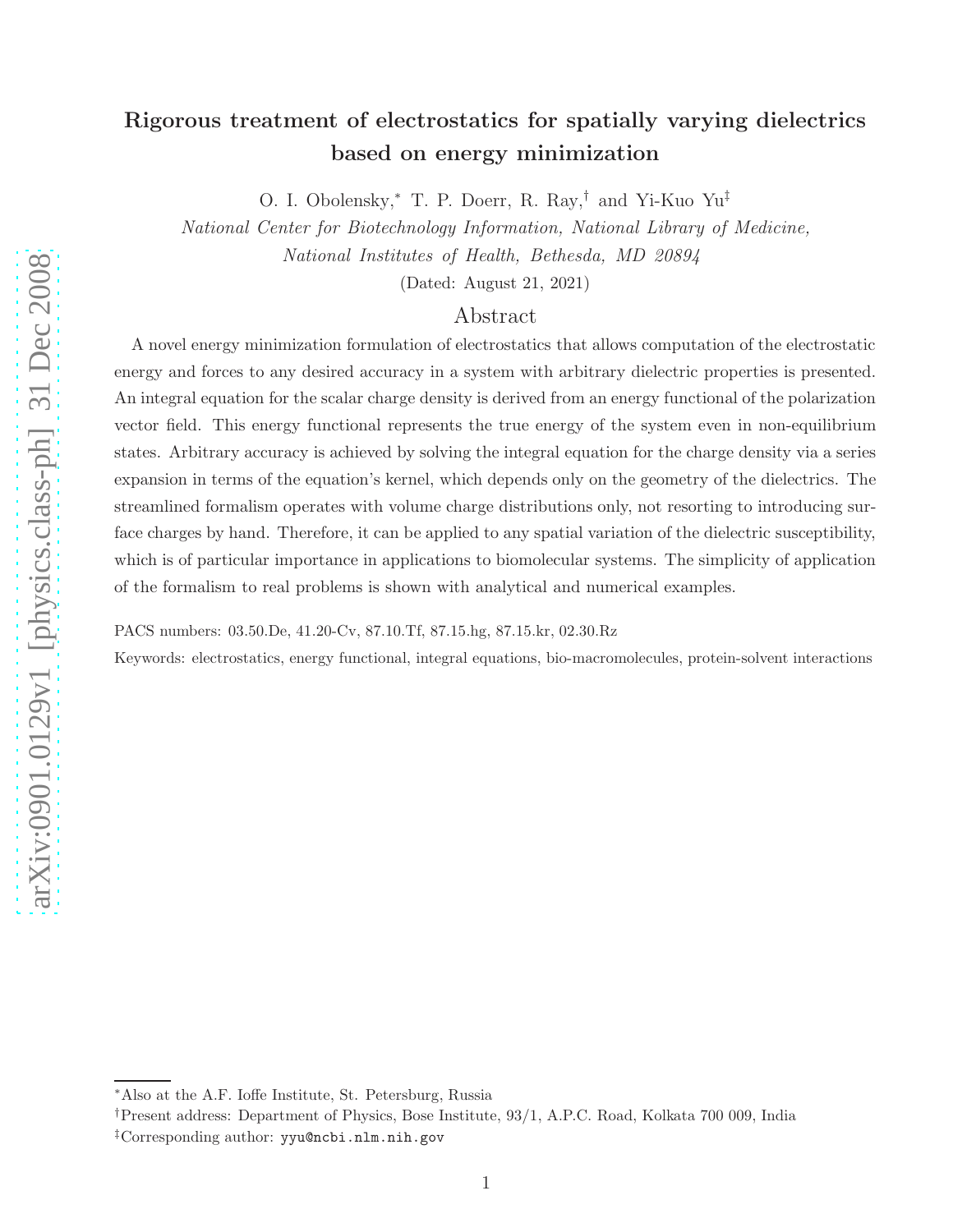## I. INTRODUCTION

Molecular dynamics (MD) simulations of solute-solvent systems in chemistry and biology require accurate computation of electrostatic forces in order to obtain meaningful results. For practical purposes, computational efficiency is also essential, and various formulations exist that strive to achieve a balance between these two requirements. The explicit solvent methods simulate behaviour of each single solvent molecule which may be prohibitively expensive for a system of reasonable dimensions. In addition to having high computational costs, explicit solvent methods are usually tailored for reproducing one of the many physical properties of the solvent and therefore may not be well suited for a general description of solute-solvent systems (see [1–3] for reviews and performance analyses).

The alternative approach is to treat the solvent as a dielectric continuum, and the solute as a different dielectric object in the solvent. The dielectric properties of the solvent and the solute usually serve as parameters of the model. In the literature this scheme is known as the implicit or continuum solvent method (for reviews see  $[4-8]$ ). Computations based on these methods are inherently faster while comparable in accuracy with those using explicit methods, at least in the situations when interactions between solute and solvent molecules can be neglected. For reasons of computational efficiency, many of the implemented implicit solvent methods make use of assumptions which prevent improvement in accuracy even as computational resources increase. The so-called generalized Born model is a good example of such uncontrolled approximations (see [9] for a discussion).

To achieve controllable accuracy, we have recently proposed a novel scheme [9] based on determining surface charges satisfying the displacement field boundary condition. With this scheme, one can achieve any level of accuracy permitted by the available computing power, while remaining computationally more efficient than explicit solvent methods. The main idea is to treat the induced surface charges at the boundaries as the variables to be solved for. This makes the potential, expressed directly in terms of the induced surface charge density, continuous at the boundary. Therefore only the displacement field boundary condition remains, and it leads to a set of algebraic equations for the surface charge densities. The potential is obtained at no additional cost.

One of the seeming oversimplifications in the implicit solvent methods is the assumption of a sharp boundary between the solute and solvent. It is known, for example, that the solute  $(e.g.,)$ proteins) may strongly interact with the surrounding solvent molecules producing the so-called hydration layer(s) [10]. To determine electrostatic forces acting on a protein coated with such hydration layers, one needs to find induced charges in a spatially varying dielectric medium. In this paper we develop a rigorous framework, based on functional minimization, for handling spatially varying dielectrics.

Functional variation is a powerful approach in modern physics. Despite common use in quantum electrodynamics, variational techniques in classical electrostatics are relatively rare and focus mainly on boundary value problems for linear dielectrics [11]. It has long been a textbook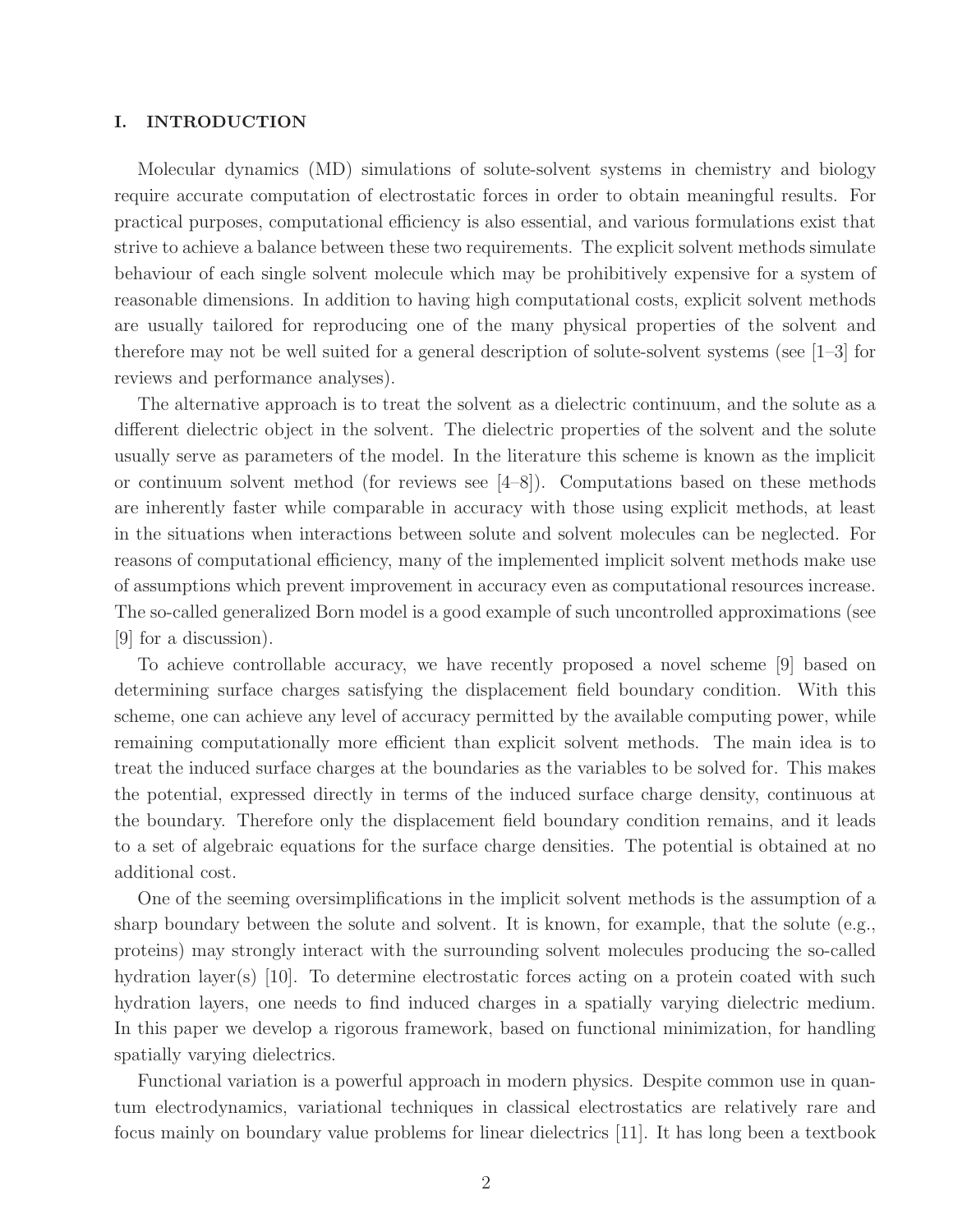fact that the true electrostatic potential minimizes the system's energy for a given configuration of charges [12]. A suitable energy functional can be constructed in general for any system of continuous media including systems with inhomogeneous and nonlinear dielectric properties. For instance, free energy functionals became an important tool in description of electrolyte solutions within the mean-field (Poisson-Boltzmann) approach (see a recent paper [13] and references therein).

From our viewpoint the electrostatic potential is not the best choice for a minimization variable as it contains information about both the cause and effect, i.e. the source and induced charge densities. Moreover constitutive relations must be assumed (as in [14]). And finally this approach depends on prior knowledge of the Green's function with boundary conditions suitable for the given problem. In contrast, we use the polarization as the fundamental function as was proposed by Marcus over fifty years ago [15], albeit with a different functional. The constitutive relations are then obtained as a result of minimization of the energy functional. The only boundary condition needed is that the potential goes to zero sufficiently rapidly (like inverse of the distance) at large distances.

In Marcus's formulation [15], the electric field and electric polarization were strongly motivated as the vectors defining the electric state of the system. This formulation was aimed at the processes (charge transfer chemical reactions) which happen on a much shorter time scale than the molecular rearrangement in response to the changing electric field. Marcus attempted to deal with this problem by dividing the polarization into a fast reacting part that is proportional to the local electric field and slowly reacting part that is not a function of the local electric field. As a result, the free energy functional derived by Marcus contains several electric fields and polarizations of various origins.<sup>1</sup>

A physically sound free energy functional was proposed by Felderhof [16] in the context of a discussion of thermal fluctuations of the polarization and magnetization in dielectric magnetic media. However, a free energy of this type seems not to have been adopted for calculation of electrostatic fields until recently. An example of numerical implementation using Felderhof's scheme can be found in [17]. There, the polarization vector field was expanded in a plane waves basis set. The energy functional is then an ordinary function of the expansion coefficients which, in turn, become the variational parameters of a standard multidimensional optimization problem. Fast Fourier transforms were used to go from the real space to the reciprocal space representations.

An approach close to Felderhof's scheme was also taken in [18] where a thermodynamic func-

<sup>&</sup>lt;sup>1</sup> If there is a true separation of time scales between various portions of the electrical response, these excess fields should be eliminated by a proper classification of the charges in the system: charges that respond rapidly and whose redistribution is a function of the local electric field contribute to the polarization, while charges that respond slowly are part of the so-called free charge distribution. However, if one were allowed to combine the induced charge due to fast-responding polarization with the frozen free charges, Marcus's functional becomes identical to ours.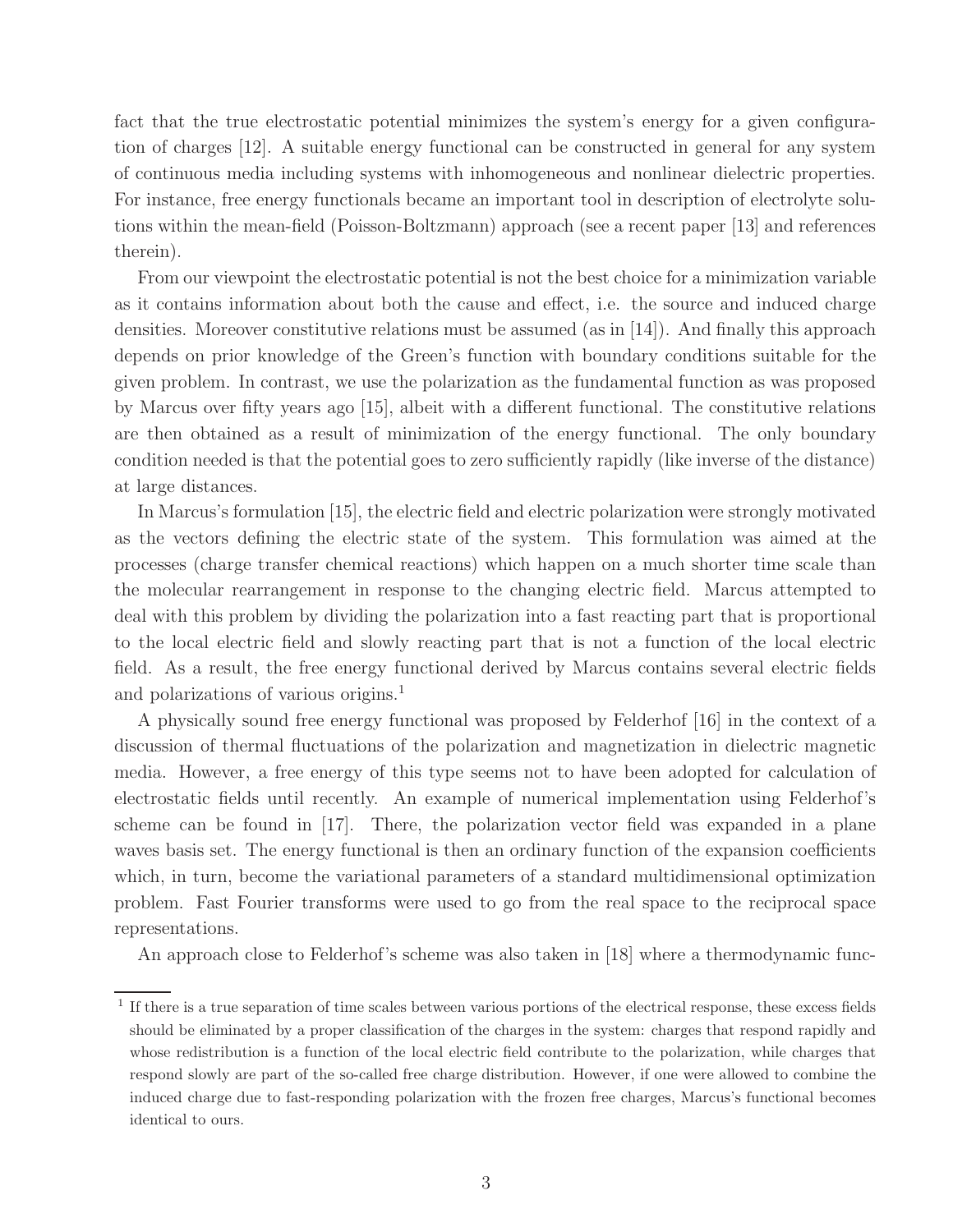tional was constructed with the polarization as the independent function. However, the techniques used there are suitable for systems with sharp boundaries only (the susceptibility is not considered to be a function of coordinates, but is rather treated as a piecewise constant).

In this paper we construct an energy minimization scheme suitable for a rigorous treatment of systems with spatially varying dielectric functions, be they linear or nonlinear. In the case of linear dielectrics, our functional is equivalent to that proposed by Felderhof [16]. In section II we give the details of the formulation and describe a systematic protocol for obtaining the total charge density. To show the versatility of the scheme we apply it in section III to systems with sharp boundaries for which the exact solutions (or the exact equations governing the exact solutions) are known. In section IV we present numerical results for the case of two interacting dielectric charged spheres (solutes) placed in a dielectric solvent. We discuss the differences in force and energy between the situations with sharp and smooth boundaries. Finally we conclude with a discussion assessing the usefulness of the method. Electrostatic CGS units are used throughout.

## II. FUNDAMENTAL FORMULATION

Polarization is the response of a dielectric medium to an applied electric field. The phenomenon is usually visualized as the appearance of an induced dipole moment due to a small shift in the relative positions of the positive and negative charge centers at the atomic scale [19]. The shift may be either translational or rotational or both, depending on the quantum mechanical and electromagnetic interactions at the atomic level. The applied electric fields must be weak enough not to split the atoms or molecules into their constituents. The system is in a state of equilibrium under the external electromagnetic and the intrinsic restoring forces.

Quantitatively, polarization  $P(r)$  is the density of induced dipole moment at location r. This density in classical electrodynamics is defined through averaging of dipole moments of constituent atoms/molecules in a small volume centered around r. The amount of polarization depends on the applied force and the susceptibility of the medium to such forces. Determination of the susceptibility of the medium (or rather the intrinsic restoring force in the medium) is the subject of quantum mechanics rather than classical electrodynamics. Polarization is thus a classical/macroscopic variable summarizing quantum mechanical effects at the atomic/microscopic level. Therefore, we choose the polarization vector field  $P(r)$  and electric field  $E(r)$ , in contrast to the more commonly used pair  $E(r)$  and  $D(r)$ , as our fundamental variables. This choice provides a simpler connection to the parameters determined in microscopic physics.

We express the energy as a functional  $U[\mathbf{P}]$ 

$$
U[\mathbf{P}] = U_{\rm C}[\mathbf{P}] + W[\mathbf{P}],\tag{1}
$$

where  $U_{\text{C}}[\textbf{P}]$  is the electrostatic energy of interaction of all charges present in the system, and  $W[\mathbf{P}]$  is the energy required to create the given polarization vector field  $P(\mathbf{r})$ .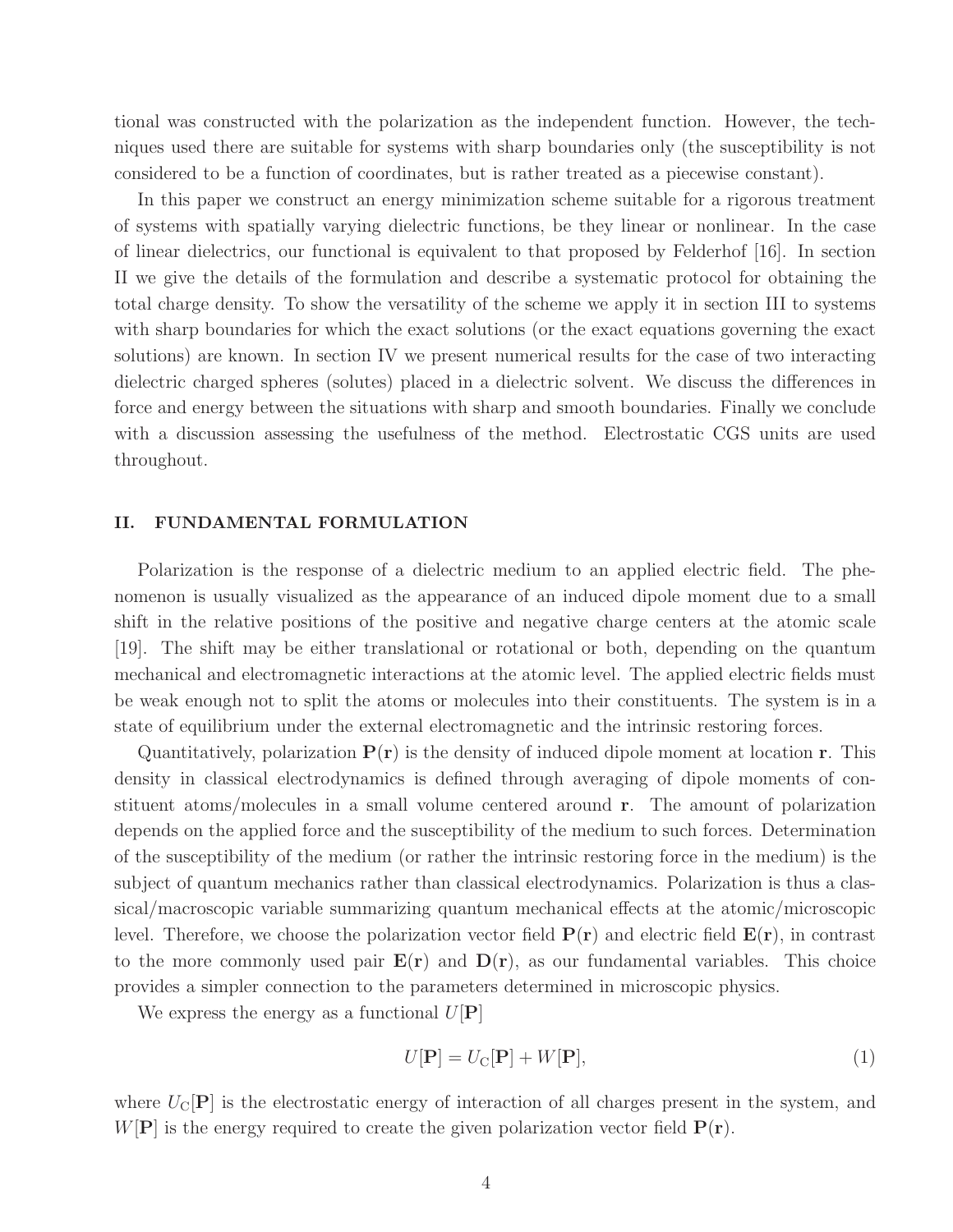From simple considerations it can be shown [19, 20] that the variation of polarization in the vicinity of a point is equivalent to the presence of an induced charge density  $\rho_i(\mathbf{r}) = -\nabla \cdot \mathbf{P}(\mathbf{r})$ . Therefore, the total charge density  $\rho_t(\mathbf{r})$  in the medium is a sum of the free charge density  $\rho_f(\mathbf{r})$ and  $\rho_i(\mathbf{r})$ :

$$
\rho_{t}(\mathbf{r}) = \rho_{f}(\mathbf{r}) + \rho_{i}(\mathbf{r}). \tag{2}
$$

Then<sup>2</sup>

$$
U_{\mathcal{C}}[\mathbf{P}] = \frac{1}{2} \int \left[ \rho_{\mathbf{f}}(\mathbf{r}) - \nabla \cdot \mathbf{P}(\mathbf{r}) \right] \frac{1}{|\mathbf{r} - \mathbf{r}'|} \left[ \rho_{\mathbf{f}}(\mathbf{r}') - \nabla \cdot \mathbf{P}(\mathbf{r}') \right] d\mathbf{r} d\mathbf{r}'. \tag{3}
$$

Note first that we do not include any separate term for induced surface charges as was done in some of the earlier formulations of functional minimization [15, 18]. The volume charge density is the most general form of charge density possible. Secondly, (3) is the Coulomb energy in vacuum and hence quite fundamental as opposed to the form with the dielectric constant of the material in the denominator used in some of the earlier works [18].

The work functional  $W[\mathbf{P}]$  should contain the intrinsic self interaction of the polarization vector field. Here we consider only local contact terms for the intrinsic interactions. Noting that the energy functional is a scalar and assuming  $P \leftrightarrow -P$  symmetry, one can write the general work functional  $W[\mathbf{P}]$  as a polynomial expansion in even powers of **P** (or the components  $P_i$ ). Thus we may write,

$$
W[\mathbf{P}] = \frac{1}{2} \int \left[ P_i \left( \frac{1}{\chi(\mathbf{r})} \right)_{ij} P_j + P_i P_j \left( \frac{1}{\mu(\mathbf{r})} \right)_{ijkl} P_k P_l + \cdots \right] d\mathbf{r}, \tag{4}
$$

where the interaction tensors  $1/\chi$ ,  $1/\mu$ , etc. describe the linear and nonlinear dielectric properties of the media, isotropic or anisotropic (summation over repeated indices is assumed). The effective dielectric properties of the medium at the macroscopic level are now contained in these quantities.

We emphasize that  $U[P]$  is the actual energy functional unlike various other functionals proposed in the literature [12–14, 21] which yield the energy or free energy of the system only at equilibrium. The equilibrium distribution of polarization (as well as induced charge distribution) can be obtained by minimizing this energy functional with respect to the polarization. For any given external charge distribution and spatially varying dielectric susceptibilities one can obtain the solution analytically or numerically.

We may truncate the series in (4) at an order suitable for the problem at hand. For example, if the field is very weak we can retain only the quadratic term which corresponds to the case of linear dielectrics (isotropy is also assumed for the sake of simplicity of presentation):

$$
U[\mathbf{P}] = U_C[\mathbf{P}] + \frac{1}{2} \int \frac{\mathbf{P}(\mathbf{r}) \cdot \mathbf{P}(\mathbf{r})}{\chi(\mathbf{r})} d\mathbf{r}.
$$
 (5)

<sup>&</sup>lt;sup>2</sup> When there is no possibility of confusion, we do not specify the variable for the operator  $\nabla$ ; otherwise, we indicate the variable by a subscript.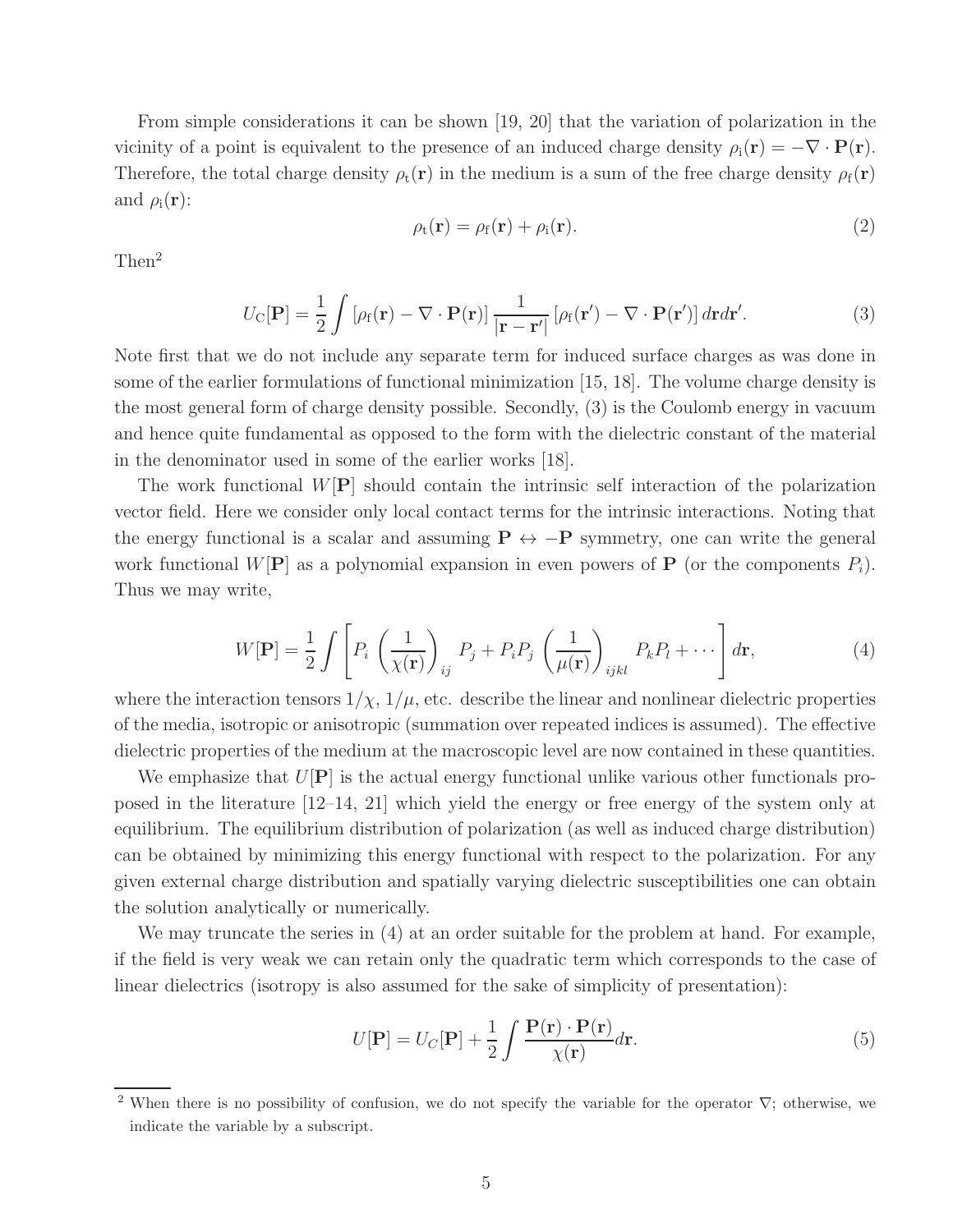Performing a functional variation with respect to the polarization vector P, we arrive at an integro-differential equation defining the equilibrium polarization

$$
\frac{\mathbf{P}(\mathbf{r})}{\chi(\mathbf{r})} + \nabla_{\mathbf{r}} \int \frac{\rho_{\rm f}(\mathbf{r}') - \nabla \cdot \mathbf{P}(\mathbf{r}')}{|\mathbf{r} - \mathbf{r}'|} d\mathbf{r}' = 0
$$
\n(6)

which implies

$$
\mathbf{P}(\mathbf{r}) = \chi(\mathbf{r}) \int \left[ \rho_f(\mathbf{r}') - \nabla \cdot \mathbf{P}(\mathbf{r}') \right] \frac{\mathbf{r} - \mathbf{r}'}{|\mathbf{r} - \mathbf{r}'|^3} d\mathbf{r}' = \chi(\mathbf{r}) \mathbf{E}(\mathbf{r}) \ . \tag{7}
$$

Thus the constitutive relation for a linear dielectric is obtained as a result of functional minimization, with the expansion coefficient  $\chi(\mathbf{r})$  turning out to be the dielectric susceptibility. Inserting the equilibrium polarization (7) in (5) results in the well known expression for the total energy of the system:

$$
U = \frac{1}{2} \int \rho_f(\mathbf{r}) \frac{1}{|\mathbf{r} - \mathbf{r}'|} \left[ \rho_f(\mathbf{r}') - \nabla \cdot \mathbf{P}(\mathbf{r}') \right] d\mathbf{r} d\mathbf{r}'. \tag{8}
$$

Keeping two (or more) terms in the series (4) introduces nonlinearity into the problem. The energy functional in this case is given by

$$
U[\mathbf{P}] = U_C[\mathbf{P}] + \frac{1}{2} \int \frac{\mathbf{P}(\mathbf{r}) \cdot \mathbf{P}(\mathbf{r})}{\chi(\mathbf{r})} d\mathbf{r} + \frac{1}{2} \int \frac{\left[\mathbf{P}(\mathbf{r}) \cdot \mathbf{P}(\mathbf{r})\right]^2}{\mu(\mathbf{r})} d\mathbf{r} . \tag{9}
$$

Performing a functional variation as above we now obtain

$$
\mathbf{P}(\mathbf{r}) = \chi(\mathbf{r})\mathbf{E}(\mathbf{r}) - 2\frac{\chi(\mathbf{r})}{\mu(\mathbf{r})} \left[\mathbf{P}(\mathbf{r}) \cdot \mathbf{P}(\mathbf{r})\right] \mathbf{P}(\mathbf{r}) . \tag{10}
$$

Given that the first term on the right hand side is the dominant one, we can obtain the solution via iteration. The first approximation would be the same as the result for the linear dielectrics. Substituting it back into (10), we obtain at the second order of approximation,

$$
\mathbf{P}(\mathbf{r}) = \chi(\mathbf{r})\mathbf{E}(\mathbf{r}) - 2\frac{\chi^4(\mathbf{r})}{\mu(\mathbf{r})} \left[\mathbf{E}(\mathbf{r}) \cdot \mathbf{E}(\mathbf{r})\right] \mathbf{E}(\mathbf{r}) . \tag{11}
$$

One can continue with this to obtain a series of terms with higher and higher powers of  $[\mathbf{E} \cdot \mathbf{E}]$ . This gives the desired result for nonlinear dielectrics. We should mention once more that this solution is true for weak fields so that the higher order terms are successively weaker. To ensure this condition we require  $\mu(\mathbf{r}) >> \chi^3(\mathbf{r})$  to be true to any order of approximation.

Let us now solve (7) for the case of linear dielectrics. We simplify the analysis by choosing the (scalar) induced density  $\rho_i = -\nabla \cdot \mathbf{P}$  as our variable.

Using the relation

$$
\nabla_{\mathbf{r}} \cdot \left[ \frac{\mathbf{r} - \mathbf{r}'}{|\mathbf{r} - \mathbf{r}'|^3} \right] = 4\pi \delta(\mathbf{r} - \mathbf{r}') , \qquad (12)
$$

we obtain from (7)

$$
\nabla \cdot \mathbf{P}(\mathbf{r}) = \nabla \chi(\mathbf{r}) \cdot \int \frac{\mathbf{r} - \mathbf{r}'}{|\mathbf{r} - \mathbf{r}'|^3} \left[ \rho_f(\mathbf{r}') - \nabla \cdot \mathbf{P}(\mathbf{r}') \right] d\mathbf{r}' + 4\pi \chi(\mathbf{r}) \left[ \rho_f(\mathbf{r}) - \nabla \cdot \mathbf{P}(\mathbf{r}) \right] \tag{13}
$$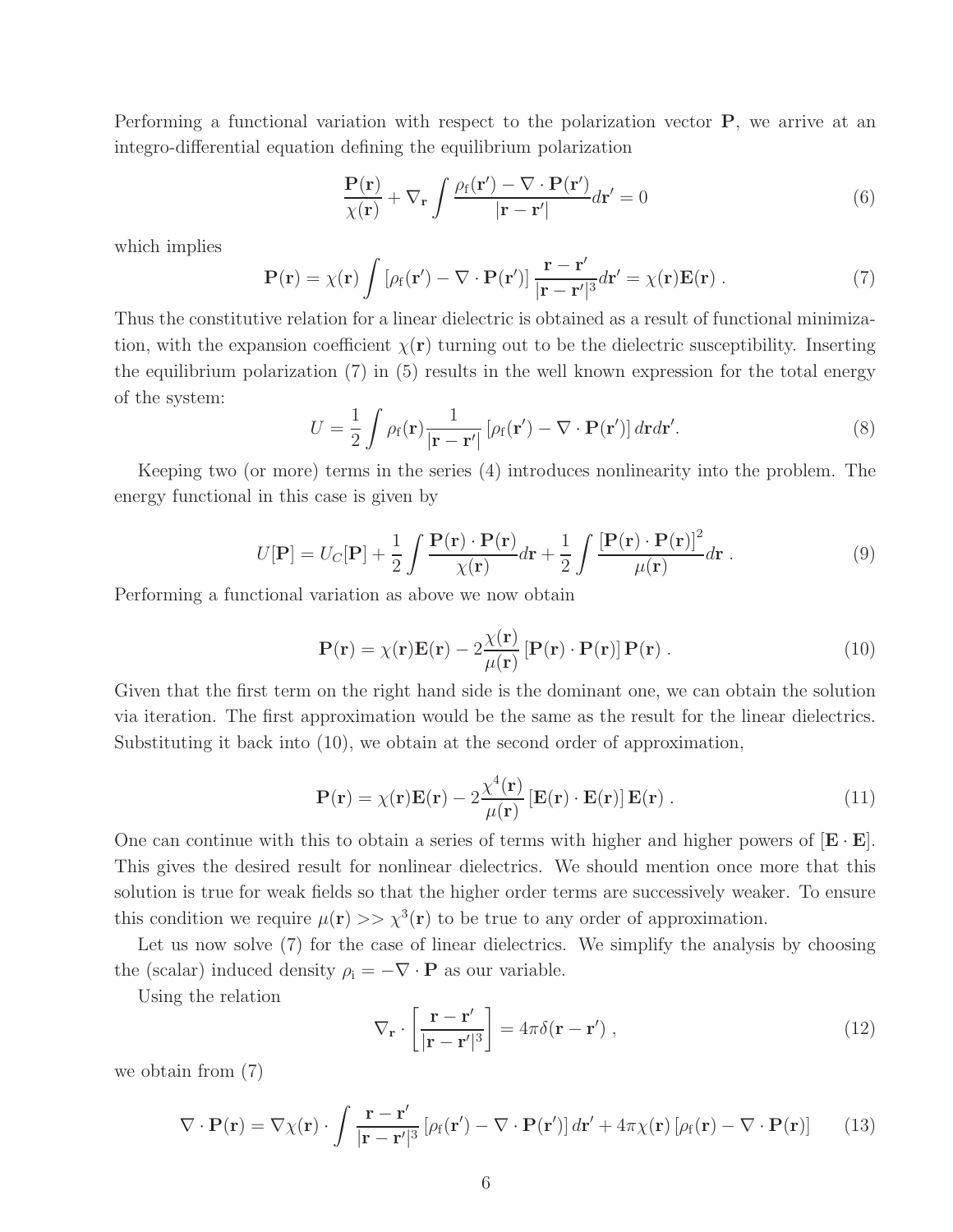which implies

$$
\epsilon(\mathbf{r})\rho_{i}(\mathbf{r}) = -\nabla\chi(\mathbf{r}) \cdot \int \frac{\mathbf{r} - \mathbf{r}'}{|\mathbf{r} - \mathbf{r}'|^3} \left[ \rho_{f}(\mathbf{r}') + \rho_{i}(\mathbf{r}') \right] d\mathbf{r}' - 4\pi\chi(\mathbf{r})\rho_{f}(\mathbf{r}) , \qquad (14)
$$

where  $\epsilon = 1 + 4\pi\chi$ . Equation (14) relates  $\rho_i$  and  $\rho_f$ . We may rewrite this equation as

$$
\epsilon(\mathbf{r})\rho_{t}(\mathbf{r}) = \rho_{f}(\mathbf{r}) - \nabla\chi(\mathbf{r}) \cdot \int \frac{\mathbf{r} - \mathbf{r}'}{|\mathbf{r} - \mathbf{r}'|^3} \rho_{t}(\mathbf{r}') d\mathbf{r}'
$$
(15)

or

$$
\rho_{t}(\mathbf{r}) = \frac{\rho_{f}(\mathbf{r})}{\epsilon(\mathbf{r})} - \frac{1}{\epsilon(\mathbf{r})} \nabla \chi(\mathbf{r}) \cdot \int \frac{\mathbf{r} - \mathbf{r}'}{|\mathbf{r} - \mathbf{r}'|^3} \rho_{t}(\mathbf{r}') d\mathbf{r}'
$$
\n(16)

This integral equation is the most general equation for total charge density in linear dielectric media. Note that it is a simple scalar equation for the induced charge  $\rho_i$ , as opposed to (7), a vector equation for the polarization P whose numerical solution also requires calculation of  $\nabla \cdot \mathbf{P}$ . Once (7) is solved for  $\rho_t$ , the polarization field is straightforwardly obtained by substituting  $\rho_t$ for  $\rho_f - \nabla P$  in (7). The advantages of switching to the induced charge persist even in the case of nonlinear dielectrics.

For a system with uniform susceptibility, we obtain the expected screening  $\rho_t(\mathbf{r}) = \frac{\rho_f(\mathbf{r})}{\epsilon}$ , so that  $\rho_i(\mathbf{r}) = -(1 - \frac{1}{\epsilon})$  $\frac{1}{\epsilon}$ ) $\rho_f(\mathbf{r})$ . The second term in (16) generates induced charges due to nonuniformity of dielectric medium. In the case of a sharp boundary, the proper limit of this term gives rise to surface charges. A planar interface example is described in appendix A.

We may rewrite (16) in the form of an operator equation

$$
(\mathbf{I} + \mathbf{C})\rho_{t} = \frac{\rho_{f}}{\epsilon},\tag{17}
$$

where the operators  $\bf{I}$  and  $\bf{C}$  are defined as

$$
\left[\mathbf{I} \; h\right](\mathbf{r}) = \int \delta(\mathbf{r} - \mathbf{r}') h(\mathbf{r}') d\mathbf{r}' \,, \tag{18}
$$

$$
\begin{aligned} \left[\mathbf{C} \ h\right](\mathbf{r}) &= \int \frac{\nabla \chi(\mathbf{r})}{\epsilon(\mathbf{r})} \cdot \frac{\mathbf{r} - \mathbf{r}'}{|\mathbf{r} - \mathbf{r}'|^3} h(\mathbf{r}') d\mathbf{r}' \,. \end{aligned} \tag{19}
$$

We will frequently make use of the kernel of this operator defined as

$$
\mathbf{C}(\mathbf{r}, \mathbf{r}') = \frac{\nabla \chi(\mathbf{r})}{\epsilon(\mathbf{r})} \cdot \frac{\mathbf{r} - \mathbf{r}'}{|\mathbf{r} - \mathbf{r}'|^3}.
$$
 (20)

Note that C is completely determined by the geometry regardless of the position of the source charge.

Using the formal inversion of  $\mathbf{I} + \mathbf{C}$ 

$$
[I + C]^{-1} = I - C + C^2 - C^3 + \cdots,
$$
\n(21)

one may obtain the total charge density

$$
\rho_{t} = \left[ I - C + C^{2} - C^{3} + \cdots \right] \frac{\rho_{f}}{\epsilon}.
$$
\n(22)

If the off-diagonal part  $C(r, r')$  is small compared to the diagonal delta function, series (21) converges quickly.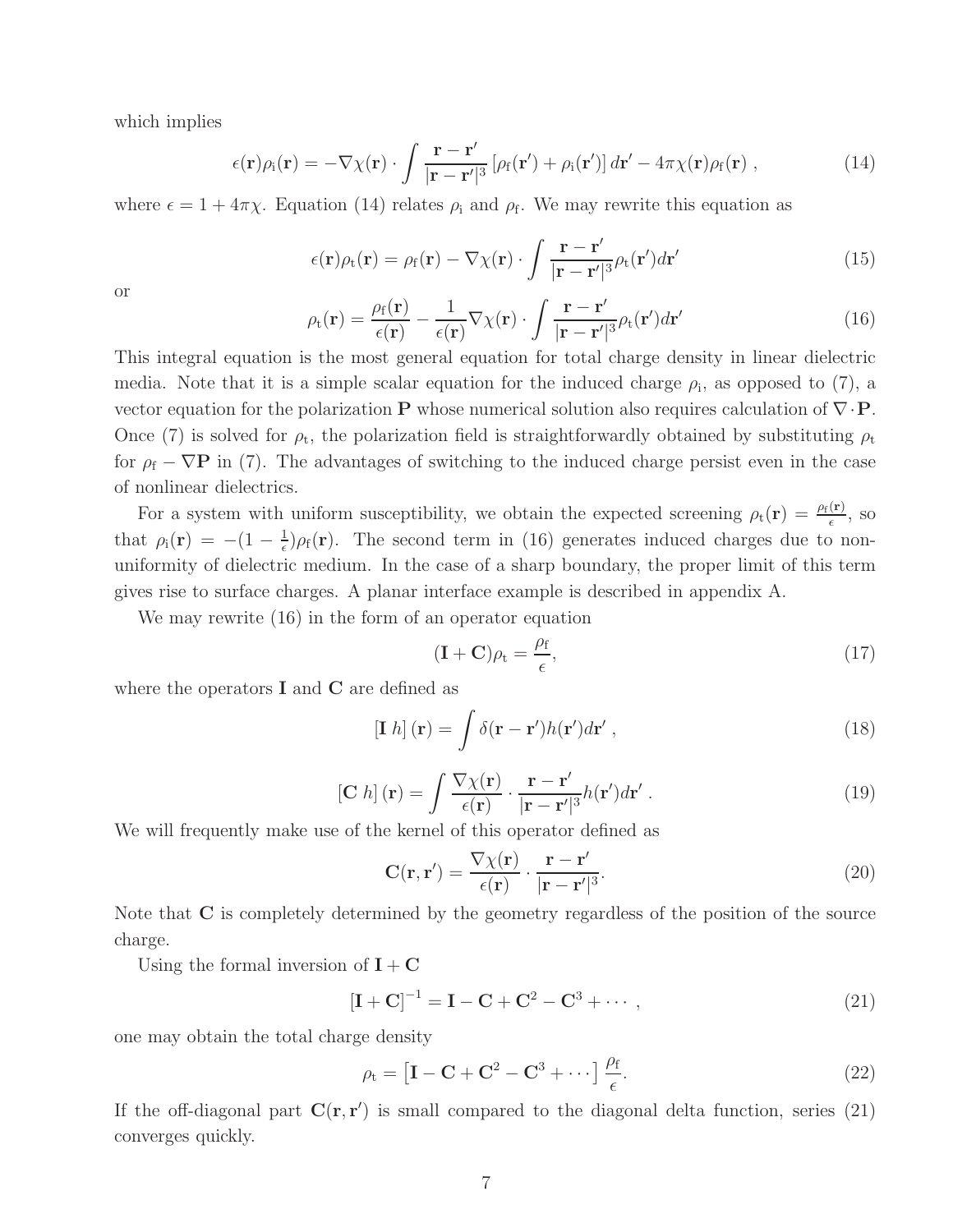### III. THREE CASE STUDIES

In this section we apply our energy minization method to three examples for which the exact solutions or the equations governing the exact solutions are known.

#### A. A planar interface

Let  $\chi$  depend only on one spatial variable z. For  $z > a$ ,  $\chi = \chi_1$ , and for  $z < -a$ ,  $\chi = \chi_2$ . In the range  $-a \leq z \leq a$ ,  $\chi$  is a smooth function of z. Then

$$
C(\mathbf{r}, \mathbf{r}') = \frac{\partial_z \chi}{\epsilon(z)} \hat{z} \cdot \frac{\mathbf{r} - \mathbf{r}'}{|\mathbf{r} - \mathbf{r}'|^3} = \frac{\partial_z \chi}{\epsilon(z)} \frac{z - z'}{|\mathbf{r} - \mathbf{r}'|^3}.
$$
 (23)

Let us put a free point charge q at  $z = d > a$  so that  $\rho_f(\mathbf{r}) = q\delta(\mathbf{r} - d\hat{z})$ . The total charge density (22) becomes

$$
\rho_t(\mathbf{r}) = \frac{q}{\epsilon_1} \delta(\mathbf{r} - d\hat{z}) - \frac{\epsilon'(z)}{4\pi\epsilon(z)} \int \frac{z - z'}{|\mathbf{r} - \mathbf{r}'|^3} \delta(\mathbf{r}' - d\hat{z}) \frac{q}{\epsilon_1} d\mathbf{r}' + \frac{\epsilon'(z)}{4\pi\epsilon(z)} \int \frac{z - z'}{|\mathbf{r} - \mathbf{r}'|^3} \frac{\epsilon'(z')}{4\pi\epsilon(z')} \frac{z' - z''}{|\mathbf{r}' - \mathbf{r}''|^3} \delta(\mathbf{r}'' - d\hat{z}) \frac{q}{\epsilon_1} d\mathbf{r}' d\mathbf{r}'' + \cdots, \qquad (24)
$$

where we have used  $\epsilon = 1 + 4\pi \chi$ .

In the  $a \to 0$  limit,  $\epsilon'(z) = \delta(z)(\epsilon_1 - \epsilon_2)$ , so

$$
\rho_{t}(\mathbf{r}) = \frac{q}{\epsilon_{1}} \delta(\mathbf{r} - d\hat{z}) - \frac{\epsilon_{1} - \epsilon_{2}}{4\pi\epsilon(z=0)} \delta(z) \int \frac{z-z'}{|\mathbf{r} - \mathbf{r}'|^{3}} \delta(\mathbf{r}' - d\hat{z}) \frac{q}{\epsilon_{1}} d\mathbf{r}'
$$

$$
+ \left(\frac{\epsilon_{1} - \epsilon_{2}}{4\pi\epsilon(z=0)}\right)^{2} \delta(z) \int \frac{z-z'}{|\mathbf{r} - \mathbf{r}'|^{3}} \delta(z') \frac{z'-z''}{|\mathbf{r}' - \mathbf{r}''|^{3}} \delta(\mathbf{r}'' - d\hat{z}) \frac{q}{\epsilon_{1}} d\mathbf{r}' d\mathbf{r}'' + \cdots \qquad (25)
$$

Note that each term from the second order on has a factor of  $z\delta(z)$  which is zero for any z. We finally obtain

$$
\rho_{t}(\mathbf{r}) = \frac{q}{\epsilon_{1}} \delta(\mathbf{r} - d\hat{z}) - \frac{\epsilon_{1} - \epsilon_{2}}{4\pi\epsilon(z=0)} \delta(z) \frac{z-d}{|\mathbf{r} - d\hat{z}|^{3}} \frac{q}{\epsilon_{1}}.
$$
\n(26)

The surface charge density [12] depending on the radial vector  $\rho$  in the  $x - y$  plane

$$
\sigma(\rho) = \frac{q}{4\pi\epsilon_1} \frac{2(\epsilon_1 - \epsilon_2)}{(\epsilon_1 + \epsilon_2)} \frac{d}{|\rho - d\hat{z}|^3},\tag{27}
$$

is then obtained by setting  $\epsilon(z = 0) = (\epsilon_1 + \epsilon_2)/2$ . The validity of using the average dielectric constant at the boundary is justified by the following argument. Let there be a surface charge density  $\sigma$  at the boundary. It creates an electric field of magnitude  $2\pi\sigma$  directed along the normal vector to the surface. Assuming that there are no free charges at the interface, the boundary condition requires that  $(E_{\perp} + 2\pi\sigma)\epsilon_1 = (E_{\perp} - 2\pi\sigma)\epsilon_2$ , where  $E_{\perp}$  is a normal component of electric field produced by sources other than  $\sigma$ . Therefore,  $\sigma(\epsilon_1 + \epsilon_2)/2 = (\epsilon_2 - \epsilon_1)E_{\perp}/4\pi$ , in agreement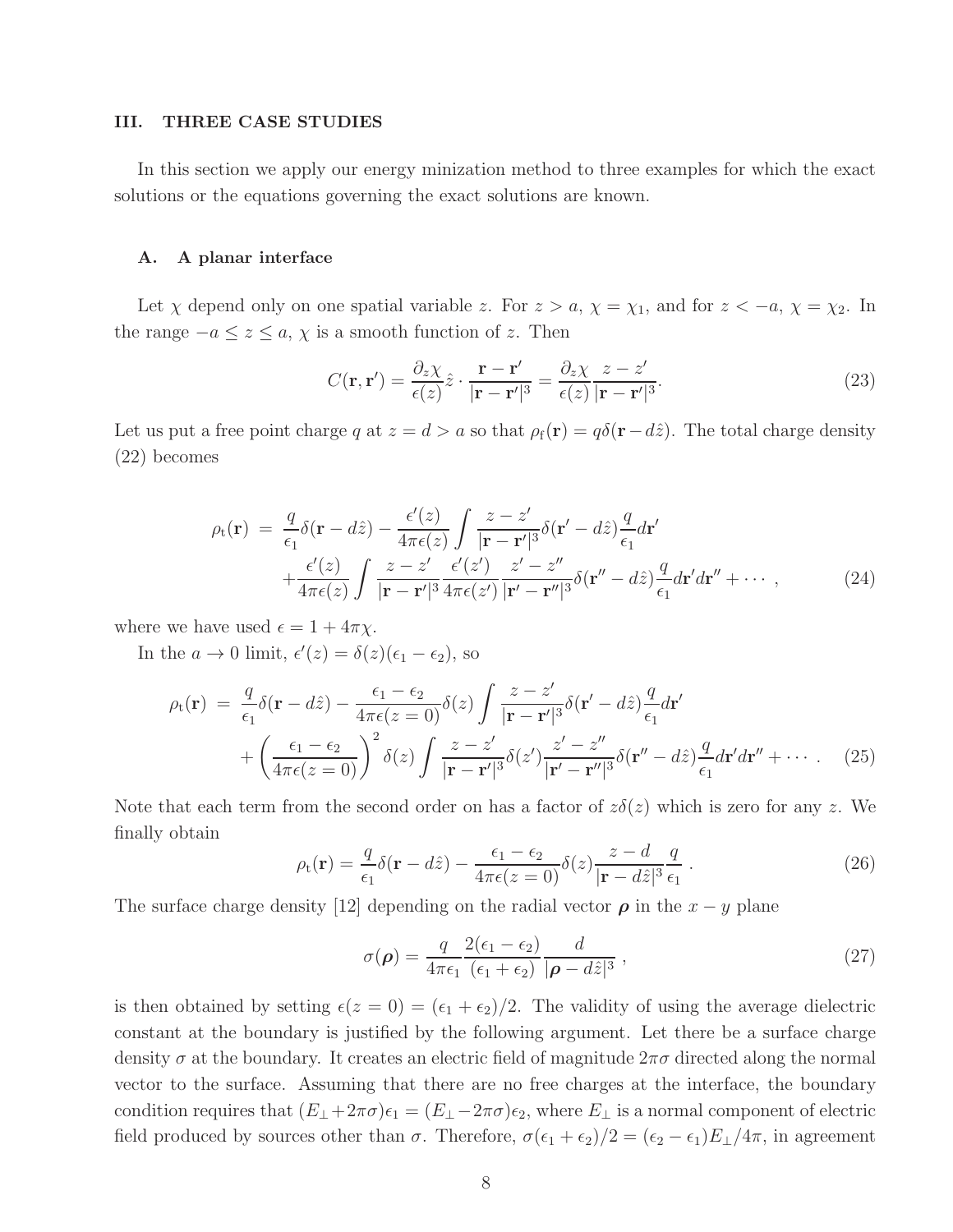with setting  $\epsilon(z = 0) = (\epsilon_1 + \epsilon_2)/2$ . In Appendix A we present a thorough derivation of the  $a \to 0$  limit, which arrives at the same conclusion without invoking  $\delta$ -functions. It is worthwhile to point out here that the surface charge density arises entirely from the term containing the gradient of the susceptibility. Our formulation is straightforward in this respect when contrasted with methods that first neglect the gradient of  $\chi$  and then introduce a surface charge density by hand  $|18|$ .

#### B. A point charge outside of a sphere

Consider a ball of radius  $a_1$  centered at the origin and a point charge q located at point  $\mathbf{L}$ ,  $\rho_f(\mathbf{r}) = q\delta(\mathbf{r} - \mathbf{L})$ . In this subsection, we first obtain a set of equations for the general case of spatially varying susceptibility, assuming only that it changes in the radial direction. We then consider the case of a sharp boundary and show that the simplified expressions for the induced density coincide with the known results [22].

Let the susceptibility change in the radial direction from some value  $\chi_1$  inside the ball to another value  $\chi_0$  outside. Gradient  $\chi$  is then directed radially,

$$
\nabla \chi(\mathbf{r}) = \frac{\partial \chi}{\partial r} \hat{r} = \frac{\epsilon'(r)}{4\pi} \hat{r},\tag{28}
$$

and we find for  $C(\mathbf{r}, \mathbf{r}')$ 

$$
C(\mathbf{r}, \mathbf{r}') = \frac{\epsilon'(r)}{4\pi\epsilon(r)}\hat{r} \cdot \frac{\mathbf{r} - \mathbf{r}'}{|\mathbf{r} - \mathbf{r}'|^3} = -\frac{\epsilon'(r)}{4\pi\epsilon(r)}\partial_r \frac{1}{|\mathbf{r} - \mathbf{r}'|}.
$$
(29)

Let us calculate

$$
\left[\mathbf{C} \cdot \frac{\rho_{\rm f}}{\epsilon}\right](\mathbf{r}) = \int d\mathbf{r}' C(\mathbf{r}, \mathbf{r}') \frac{\rho_{\rm f}(\mathbf{r}')}{\epsilon(\mathbf{r}')} = -\frac{q}{\epsilon_0} \frac{\epsilon'(r)}{4\pi\epsilon(r)} \partial_r \frac{1}{|\mathbf{r} - \mathbf{L}|}.
$$
(30)

Assuming, for simplicity, that the point charge is located far enough from the ball, so that  $\epsilon'(r) \neq 0$  only where  $r < L$  (a generalization which would lift this condition is straightforward), we obtain the first order approximation for the induced charge density,

$$
\rho_{\rm i}^{(1)}(\mathbf{r}) \equiv \left[ -\mathbf{C} \cdot \frac{\rho_{\rm f}}{\epsilon} \right](\mathbf{r}) = \sum_{lm} \rho_{lm}^{(1)}(r) Y_{lm}(\hat{r}) Y_{lm}^*(\hat{L}), \tag{31}
$$

where

$$
\rho_{lm}^{(1)}(r) = \frac{4\pi}{2l+1} \frac{q}{\epsilon_0} \frac{\epsilon'(r)}{4\pi\epsilon(r)} \frac{l r^{l-1}}{L^{l+1}} \tag{32}
$$

and the expansion

$$
\frac{1}{|\mathbf{r}_1 - \mathbf{r}_2|} = \sum_{l=0}^{\infty} \sum_{m=-l}^{l} \frac{4\pi}{2l+1} \frac{r_<^l}{r_>^{l+1}} Y_{lm}(\hat{r}_<) Y_{lm}^*(\hat{r}_>), \quad r_< \equiv \min(r_1, r_2), \ r_> \equiv \max(r_1, r_2) \tag{33}
$$

was used. Note that any one of the spherical harmonics can bear the complex conjugation sign.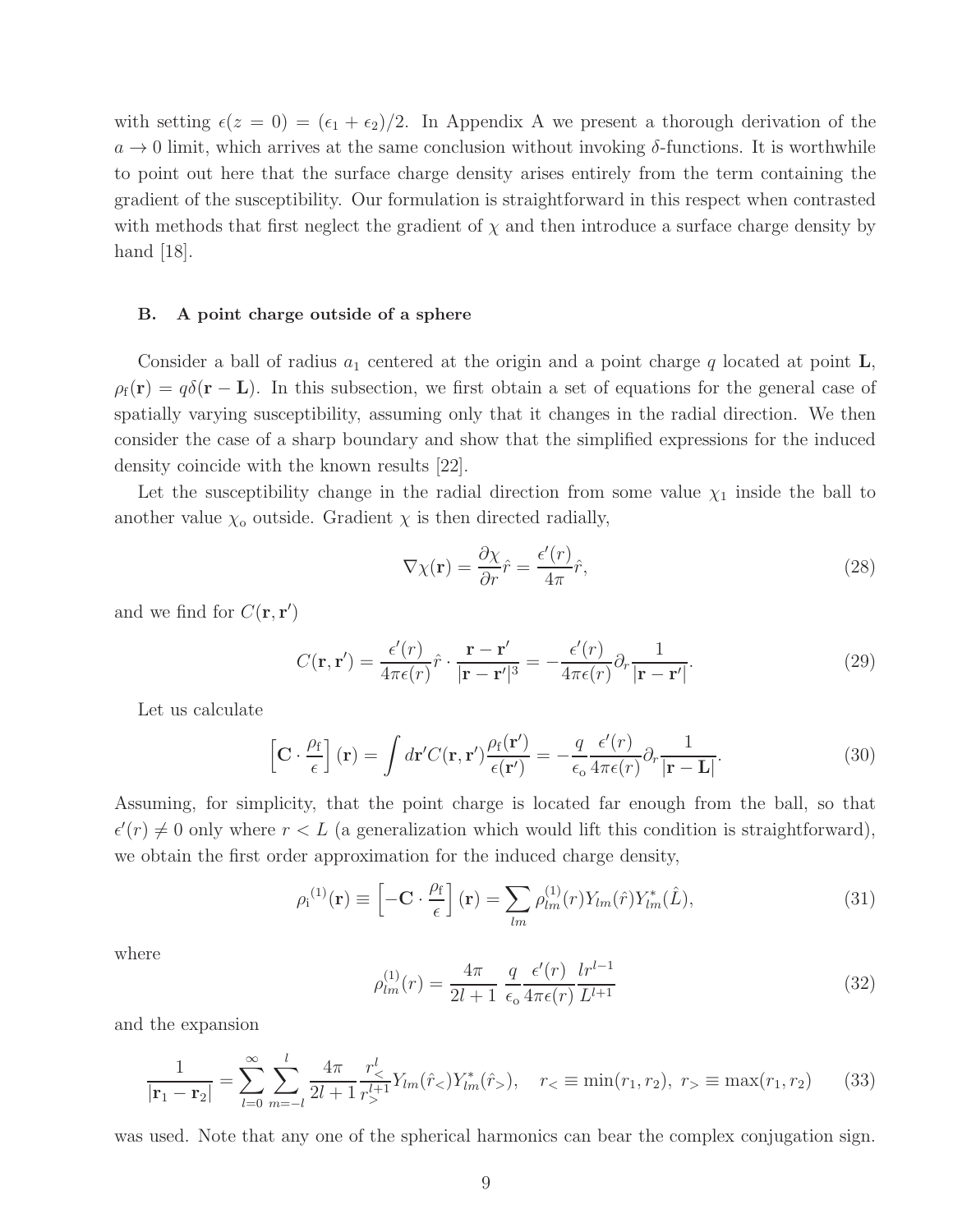The next order is obtained by applying the operator  $(-\mathbf{C})$  to  $\rho_i^{(1)}$ :

$$
\rho_{\mathrm{i}}^{(2)}(\mathbf{r}) = \left[ -\mathbf{C} \cdot \rho_{\mathrm{i}}^{(1)} \right](\mathbf{r}) = \sum_{lm} \left[ \int d\mathbf{r}' \left( -C(\mathbf{r}, \mathbf{r}') \right) \rho_{lm}^{(1)}(\mathbf{r}') Y_{lm}(\hat{\mathbf{r}'}) \right] Y_{lm}^*(\hat{L}). \tag{34}
$$

The angular integration in (34) can be performed analytically using (29) and (33):

$$
\int d\mathbf{r}' \left( -C(\mathbf{r}, \mathbf{r}') \right) \rho_{lm}^{(1)}(r') Y_{lm}(\hat{r}') = \frac{\epsilon'(r)}{4\pi\epsilon(r)} \partial_r \int d\mathbf{r}' \frac{1}{|\mathbf{r} - \mathbf{r}'|} \rho_{lm}^{(1)}(r') Y_{lm}(\hat{r}') \n= \frac{\epsilon'(r)}{4\pi\epsilon(r)} \sum_{l'm'} \frac{4\pi}{2l' + 1} Y_{l'm'}(\hat{r}) \left[ \partial_r \int_0^\infty dr' \frac{r_{\leq}^{l'}}{r_{>}^{l'+1}} \rho_{lm}^{(1)}(r') \int d\hat{r}' Y_{l'm'}^*(\hat{r}') Y_{lm}(\hat{r}') \right].
$$
\n(35)

The orthogonality relation for the spherical harmonics,

$$
\int d\hat{r}^{\prime} Y_{l^{\prime}m^{\prime}}^{*}(\hat{r}^{\prime}) Y_{lm}(\hat{r}^{\prime}) = \delta_{l^{\prime}l} \, \delta_{m^{\prime}m} \tag{36}
$$

removes the sum, so we obtain

$$
\rho_{i}^{(2)}(\mathbf{r}) = \sum_{lm} \rho_{lm}^{(2)}(r) Y_{lm}(\hat{r}) Y_{lm}^*(\hat{L}),
$$
\n
$$
\rho_{lm}^{(2)}(r) = \frac{4\pi}{2l+1} \frac{\epsilon'(r)}{4\pi\epsilon(r)} \left[ l \int_r^{\infty} \frac{r^{l-1}}{(r')^{l-1}} \rho_{lm}^{(1)}(r') dr' - (l+1) \int_0^r \frac{(r')^{l+2}}{r^{l+2}} \rho_{lm}^{(1)}(r') dr' \right].
$$
\n(37)

The same derivation leads us to a general recursive relation

$$
\rho_{i}^{(n+1)}(\mathbf{r}) = \sum_{lm} \rho_{lm}^{(n+1)}(r) Y_{lm}(\hat{r}) Y_{lm}^*(\hat{L}),
$$
\n
$$
\rho_{lm}^{(n+1)}(r) = \frac{4\pi}{2l+1} \frac{\epsilon'(r)}{4\pi\epsilon(r)} \left[ l \int_r^{\infty} \frac{r^{l-1}}{(r')^{l-1}} \rho_{lm}^{(n)}(r') dr' - (l+1) \int_0^r \frac{(r')^{l+2}}{r^{l+2}} \rho_{lm}^{(n)}(r') dr' \right].
$$
\n(38)

Therefore, using (22), we write the induced charge density for the general case of a sphere with a radially varying susceptibility as

$$
\rho_{\rm i}(\mathbf{r}) = \sum_{lm} \rho_{lm}(r) Y_{lm}(\hat{r}) Y_{lm}^*(\hat{L}),
$$
  

$$
\rho_{lm}(r) = \sum_{n=1}^{\infty} \rho_{lm}^{(n)}(r),
$$
 (39)

where  $\rho_{lm}^{(n)}(r)$  can be found via (32) and (38).

In the limit of a sharp boundary,

$$
\epsilon'(r) = (\epsilon_{\rm o} - \epsilon_1)\delta(r - a_1),\tag{40}
$$

we immediately find that

$$
\rho_{lm}^{(1)}(r) = \frac{q}{\epsilon_0} \frac{\epsilon_0 - \epsilon_1}{4\pi\epsilon(a_1)} \frac{l a_1^{l-1}}{L^{l+1}} \delta(r - a_1),\tag{41}
$$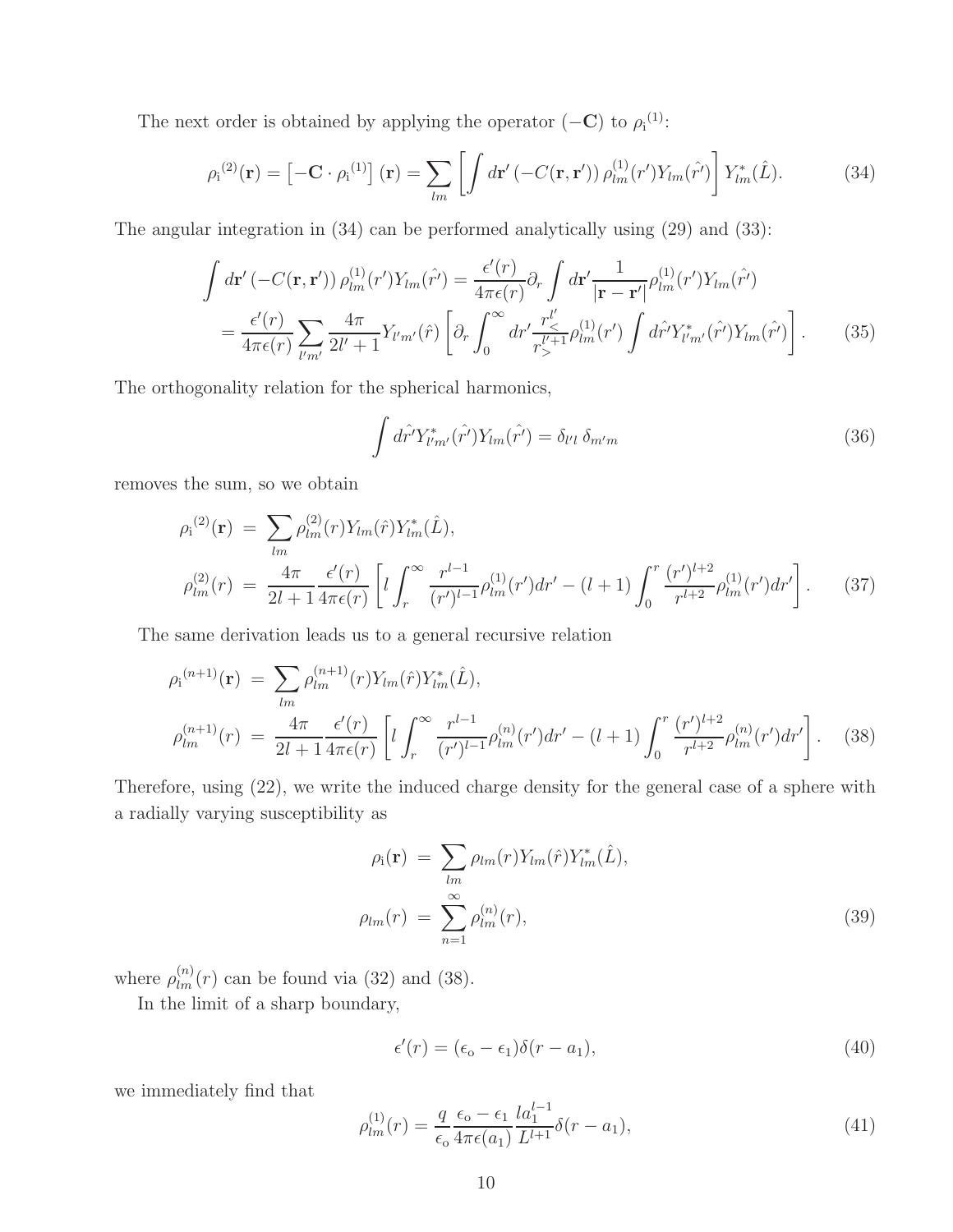while the higher order contributions,

$$
\rho_{lm}^{(n+1)}(r) = \left(\frac{-1}{2}\right)^n \left(\frac{4\pi}{2l+1}\right)^{n+1} \left(\frac{\epsilon_0 - \epsilon_1}{4\pi\epsilon(a_1)}\right)^{n+1} \frac{l a_1^{l-1}}{L^{l+1}} \delta(r - a_1),\tag{42}
$$

are found from (38) using the generalized definition of the Dirac  $\delta$ -function,

$$
\int_0^\infty h(x)\delta(x) = \frac{1}{2}h(0). \tag{43}
$$

Finally, we sum all the contributions to obtain the total charge density:

$$
\rho_{t}(\mathbf{r}) = \left[ \left( \mathbf{I} + \sum_{n=1}^{\infty} (-\mathbf{C})^{n} \right) \frac{\rho_{f}}{\epsilon} \right] (\mathbf{r})
$$
  
\n
$$
= \frac{q}{\epsilon_{0}} \delta(\mathbf{r} - \mathbf{L}) + \frac{q}{\epsilon_{0}} \left( \frac{\epsilon_{0} - \epsilon_{1}}{4\pi\epsilon(a_{1})} \right) \delta(r - a_{1}) \sum_{lm}^{\infty} \frac{4\pi}{2l + 1} \frac{l a_{1}^{l-1}}{L^{l+1}} \times \left[ \sum_{n=1}^{\infty} \left( -\frac{\epsilon_{0} - \epsilon_{1}}{2\epsilon(a_{1})} \frac{1}{2l + 1} \right)^{n-1} \right] Y_{lm}(\hat{r}) Y_{lm}^{*}(\hat{L}) \tag{44}
$$

The sum in square brackets is a geometric series with common factor less than 1 for all l. Substituting  $\epsilon(a_1) = (\epsilon_o + \epsilon_1)/2$  again, we derive

$$
\rho_{\rm t}(\mathbf{r}) = \frac{q}{\epsilon_{\rm o}} \delta(\mathbf{r} - \mathbf{L}) + \frac{q}{\epsilon_{\rm o}} (\epsilon_{\rm o} - \epsilon_1) \delta(r - a_1) \sum_{lm}^{\infty} \frac{l}{[(l+1)\epsilon_{\rm o} + l\epsilon_1]} \frac{a_1^{l-1}}{L^{l+1}} Y_{lm}(\hat{r}) Y_{lm}^*(\hat{L}). \tag{45}
$$

For the case in which the point charge is inside the ball, similar analysis leads to

$$
\rho_{t}(\mathbf{r}) = \frac{q}{\epsilon_{1}} \delta(\mathbf{r} - \mathbf{L}) + \frac{q}{\epsilon_{1}} (\epsilon_{0} - \epsilon_{1}) \delta(r - a_{1}) \sum_{lm}^{\infty} \frac{l + 1}{[(l + 1)\epsilon_{0} + l\epsilon_{1}]} \frac{L^{l}}{a_{1}^{l + 2}} Y_{lm}(\hat{r}) Y_{lm}^{*}(\hat{L}), \qquad L < a_{1} \tag{46}
$$

Using the addition theorem for spherical harmonics,

$$
P_l(\hat{r} \cdot \hat{L}) = \frac{4\pi}{2l+1} \sum_{m=-l}^{l} Y_{lm}(\hat{r}) Y_{lm}^*(\hat{L}), \qquad (47)
$$

and placing the point charge on the z-axis,  $\mathbf{L} = (0, 0, L)$ , one can further simplify the derived equations:

$$
\rho_t(\mathbf{r}) = \frac{q}{\epsilon_o} \delta(\mathbf{r} - L\hat{z}) + \frac{q}{\epsilon_o} \frac{\epsilon_o - \epsilon_1}{4\pi} \delta(r - a_1) \sum_l \frac{l(2l+1)}{[(l+1)\epsilon_o + l\epsilon_1]} \frac{a_1^{l-1}}{L^{l+1}} P_l(\cos\theta), \qquad L > a_1, \quad (48)
$$

$$
\rho_{t}(\mathbf{r}) = \frac{q}{\epsilon_{1}} \delta(\mathbf{r} - L\hat{z}) - \frac{q}{\epsilon_{1}} \frac{\epsilon_{o} - \epsilon_{1}}{4\pi} \delta(r - a_{1}) \sum_{l} \frac{(l+1)(2l+1)}{[(l+1)\epsilon_{o} + l\epsilon_{1}]} \frac{L^{l}}{a_{1}^{l+2}} P_{l}(\cos\theta), \qquad L < a_{1}.
$$
 (49)

where  $\theta$  is the polar angle of **r**. These expressions provide the correct results for the surface charge densities which can be found in [22].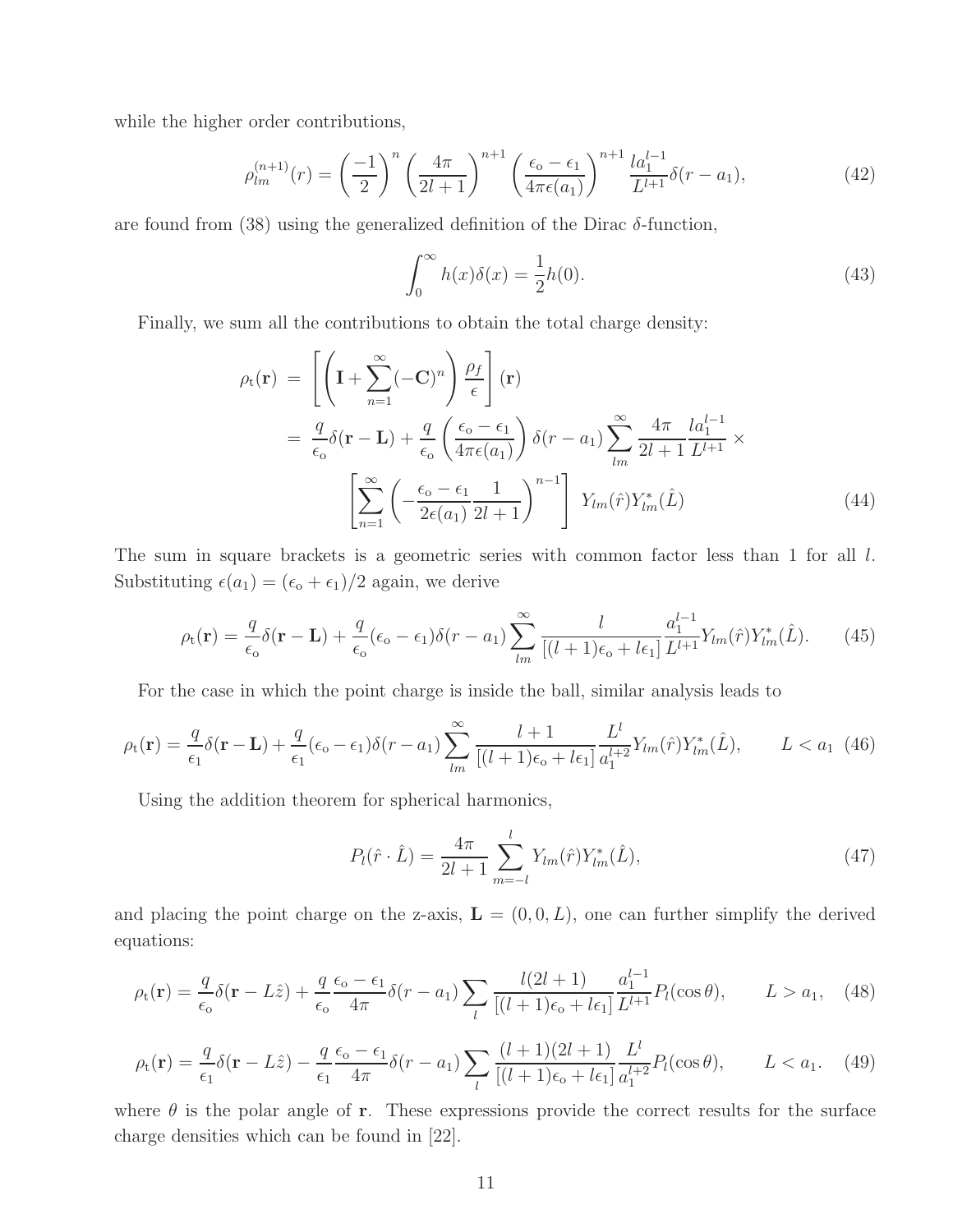#### C. Multiple charges and multiple spheres

We now generalize to the situation of many point charges and many spheres. In this case only the *exact equation*, not the exact solution, is known [9]. According to the linear superposition principle, the induced surface charge on each sphere may be computed by using one free charge at a time and then adding up the contributions.

Let us consider N dielectric spheres of various radii and dielectric constants immersed inside a dielectric medium of dielectric constant  $\epsilon_0$ . The location of sphere *i* is  $\mathbf{R}_i$ , its radius is  $a_i$ , and its interior has dielectric constant  $\epsilon_i$ . No two spheres are in contact with one another. There are K point charges  $q_i$  located at  $\mathbf{g}_i$  so that the free charge density reads  $\rho_f(\mathbf{r}) = \sum_{i=1}^K q_i \delta(\mathbf{r} - \mathbf{g}_i)$ . We assume that the variation of susceptibility in the vicinity of each sphere is radial with respect to the center of that sphere:

$$
\nabla \chi(\mathbf{r}) = \sum_{i=1}^{N} \frac{\partial \chi}{\partial \tilde{r}_i} \hat{\tilde{r}}_i \equiv \sum_{i=1}^{N} \frac{\epsilon'(\tilde{r}_i)}{4\pi} \hat{\tilde{r}}_i . \tag{50}
$$

Here and throughout this section we use the tilde sign to denote radius vectors centered at the corresponding spheres,  $\mathbf{r} = \mathbf{R}_i + \tilde{\mathbf{r}}_i$ .

From (16) we have

$$
\rho_{t}(\mathbf{r}) = \frac{\rho_{f}(\mathbf{r})}{\epsilon(\mathbf{r})} - \sum_{i} \frac{\epsilon'(\tilde{r}_{i})}{4\pi\epsilon(\tilde{r}_{i})} \int \hat{r}_{i} \cdot \frac{\mathbf{r} - \mathbf{r}'}{|\mathbf{r} - \mathbf{r}'|^{3}} \rho_{t}(\mathbf{r}') d\mathbf{r}' \equiv \frac{\rho_{f}(\mathbf{r})}{\epsilon(\mathbf{r})} - \sum_{i} [\mathbf{C}_{i}\rho_{t}](\mathbf{r}) \tag{51}
$$

where  $\sum_i \mathbf{C}_i$  plays the role of **C** in (17).

Concentrating on the equation associated with a particular sphere k, we decompose  $\rho_t(\mathbf{r})$  as

$$
\rho_{t}(\mathbf{r}) = \rho_{k}(\mathbf{r}) + \frac{\rho_{f}(\mathbf{r})}{\epsilon(\mathbf{r})} + \sum_{j \neq k} \rho_{j}(\mathbf{r}),
$$
\n(52)

where  $\rho_i(\mathbf{r})$  is the total charge density near the surface of sphere i. Since we consider nonoverlapping spheres,  $C_iC_j = 0$  for  $i \neq j$ . Therefore, when focusing on a spatial point near sphere k, the only contribution to the overall charge density is  $\rho_k(\mathbf{r})$ , so  $\rho_t(\mathbf{r}) = \rho_k(\mathbf{r})$  for **r** sufficiently close to sphere  $k$ . Then in vicinity of sphere  $k$  the charge density becomes

$$
\rho_k(\mathbf{r}) = -\frac{\epsilon'(\tilde{r}_k)}{4\pi\epsilon(\tilde{r}_k)} \int \hat{\tilde{r}}_k \cdot \frac{\mathbf{r} - \mathbf{r}'}{|\mathbf{r} - \mathbf{r}'|^3} \left[ \frac{\rho_f(\mathbf{r}')}{\epsilon(\mathbf{r}')} + \rho_k(\mathbf{r}') + \sum_{j \neq k} \rho_j(\mathbf{r}') \right],\tag{53}
$$

which may be expressed symbolically as

$$
\left[\mathbf{I} + \mathbf{C}_k\right] \rho_k = -\mathbf{C}_k \left(\frac{\rho_f}{\epsilon} + \sum_{j \neq k} \rho_j\right) \tag{54}
$$

with

$$
C_k(\mathbf{r}, \mathbf{r}') = \frac{\epsilon'(\tilde{r}_k)}{4\pi\epsilon(\tilde{r}_k)}\hat{\tilde{r}}_k \cdot \frac{\mathbf{r} - \mathbf{r}'}{|\mathbf{r} - \mathbf{r}'|^3} \,. \tag{55}
$$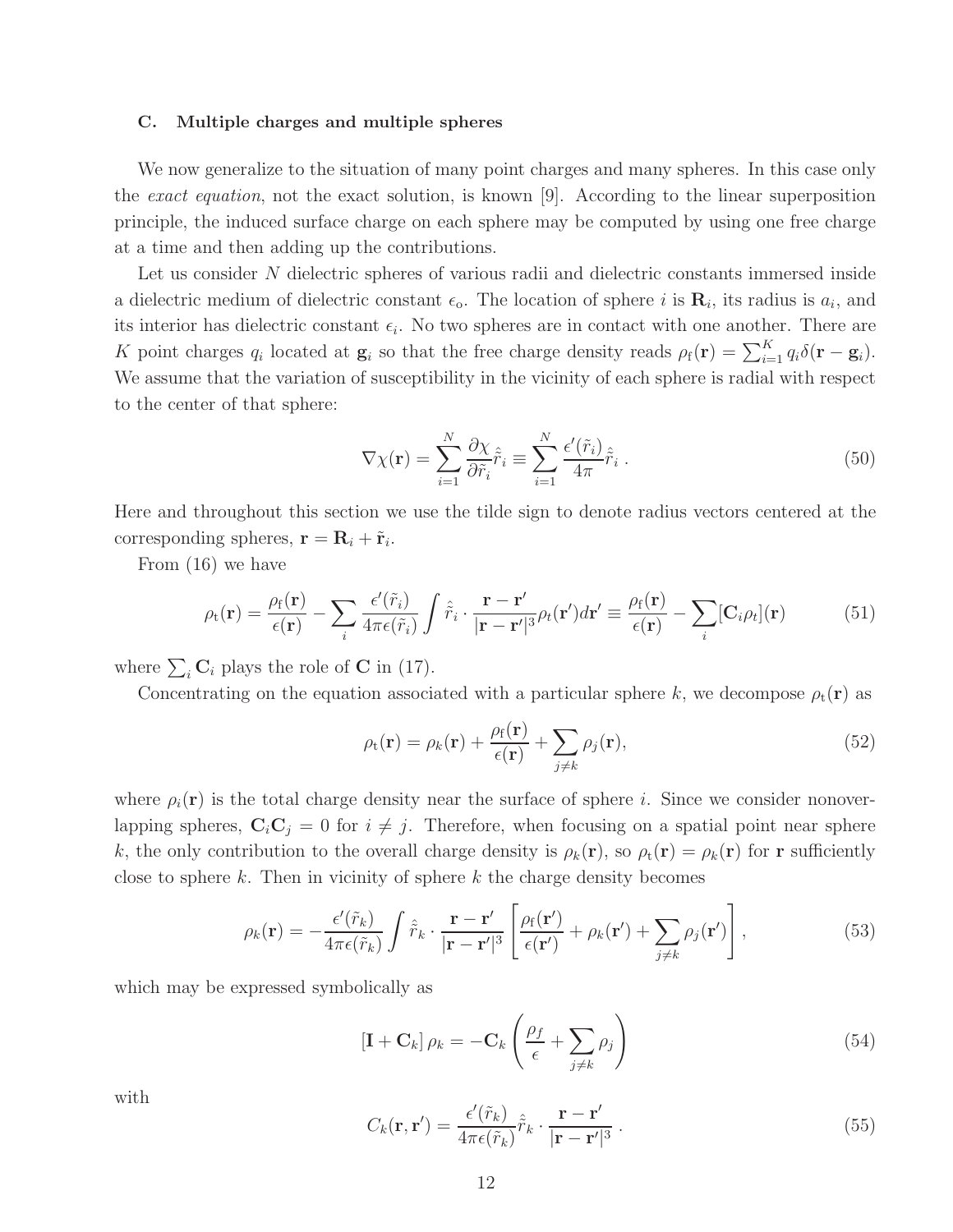This implies a symbolic solution for  $\rho_k$ 

$$
\rho_k = -\left[\mathbf{I} - \mathbf{C}_k + \mathbf{C}_k^2 - \mathbf{C}_k^3 + \cdots\right] \mathbf{C}_k \left(\frac{\rho_f}{\epsilon} + \sum_{j \neq k} \rho_j\right). \tag{56}
$$

Notice that the solution for the series acting on the free charges part will be essentially the same as that for the one sphere problem dealt with in the previous subsection. Let us consider  $C_k \rho_{j \neq k}$ .

$$
\mathbf{C}_{k} \rho_{j} = \frac{\epsilon'(\tilde{r}_{k})}{4\pi\epsilon(\tilde{r}_{k})}\hat{\tilde{r}}_{k} \cdot \int \frac{\mathbf{r} - \mathbf{r}'}{|\mathbf{r} - \mathbf{r}'|^{3}} \rho_{j}(\mathbf{r}') d\mathbf{r}' \qquad (57)
$$

We switch to vectors centered on the corresponding spheres so that the final expression is in terms of the local polar angle of  $\tilde{\mathbf{r}}_k$ , which allows easier manipulation later. In this notation,

$$
\mathbf{C}_{k} \rho_{j} = \frac{\epsilon'(\tilde{r}_{k})}{4\pi\epsilon(\tilde{r}_{k})}\hat{r}_{k} \cdot \int \frac{\tilde{\mathbf{r}}_{k} - (\tilde{\mathbf{r}}'_{j} - \mathbf{L}_{j \to k})}{|\tilde{\mathbf{r}}_{k} - (\tilde{\mathbf{r}}'_{j} - \mathbf{L}_{j \to k})|^{3}} \rho_{j}(\tilde{\mathbf{r}}'_{j}) d\tilde{\mathbf{r}}'_{j}
$$

$$
= -\frac{\epsilon'(\tilde{r}_{k})}{4\pi\epsilon(\tilde{r}_{k})} \partial_{r_{k}} \int \frac{1}{|\tilde{\mathbf{r}}_{k} - (\tilde{\mathbf{r}}'_{j} - \mathbf{L}_{j \to k})|} \rho_{j}(\tilde{\mathbf{r}}'_{j}) d\tilde{\mathbf{r}}'_{j}
$$
(58)

where  $\mathbf{L}_{j\to k} \equiv \mathbf{R}_k - \mathbf{R}_j = -\mathbf{L}_{k\to j}$  represents the vector pointing from the center of sphere j to that of sphere  $k$ . Using the expansion  $(33)$ , we obtain

$$
\mathbf{C}_{k}\,\rho_{j}(\mathbf{r}) = -\frac{\epsilon'(\tilde{r}_{k})}{4\pi\epsilon(\tilde{r}_{k})}\sum_{lm}\frac{4\pi l}{2l+1}(\tilde{r}_{k})^{l-1}Y_{lm}(\hat{\tilde{r}}_{k})\int\frac{Y_{lm}^{*}(\frac{\tilde{\mathbf{r}}'_{j}-\mathbf{L}_{j\rightarrow k}}{|\tilde{\mathbf{r}}'_{j}-\mathbf{L}_{j\rightarrow k}|^{l+1}}\rho_{j}(\tilde{\mathbf{r}}'_{j})d\tilde{\mathbf{r}}'_{j}.
$$
\n(59)

The angular integral in the above equation was solved by Yu [23] and employed in [9] where  $\rho_j \propto \delta(\tilde{r}_j - a_j)$ . The process for calculating  $\mathbb{C}_k^n \rho_j$  is not affected by the detailed result of the integration. For now, it is sufficient to point out that the integral gives rise to a geometrical factor with some factorials multiplied by the multipole moment  $Q_{lm}^j$  of the surface charge distribution of sphere *j*. Denoting the integral by  $\Lambda_{lm}^j(a_j, \mathbf{L}_{j \to k}),$ 

$$
\Lambda_{lm}^j(a_j, \mathbf{L}_{j \to k}) \equiv \int \frac{Y_{lm}^*(\frac{\tilde{\mathbf{r}}'_j - \mathbf{L}_{j \to k}}{|\tilde{\mathbf{r}}'_j - \mathbf{L}_{j \to k}|^l} \rho_j(\tilde{\mathbf{r}}'_j) d\tilde{\mathbf{r}}'_j ,\tag{60}
$$

we may then write

$$
\mathbf{C}_{k} \rho_{j}(\mathbf{r}) = -\frac{\epsilon'(\tilde{r}_{k})}{4\pi\epsilon(\tilde{r}_{k})} \sum_{lm} \frac{4\pi}{2l+1} l \Lambda_{lm}^{j}(a_{j}, \mathbf{L}_{j \to k}) \tilde{r}_{k}^{l-1} Y_{lm}(\hat{\tilde{r}}_{k}). \tag{61}
$$

For the case of sharp boundaries between the spheres and the external medium, one then obtains

$$
\mathbf{C}_{k} \rho_{j}(\mathbf{r}) = -\frac{\epsilon_{o} - \epsilon_{k}}{4\pi\epsilon(a_{k})} \delta(\tilde{r}_{k} - a_{k}) \sum_{lm} \frac{4\pi}{2l+1} \left[ l a_{k}^{l-1} \Lambda_{lm}^{j}(a_{j}, \mathbf{L}_{j \to k}) \right] Y_{lm}(\hat{\tilde{r}}_{k}). \tag{62}
$$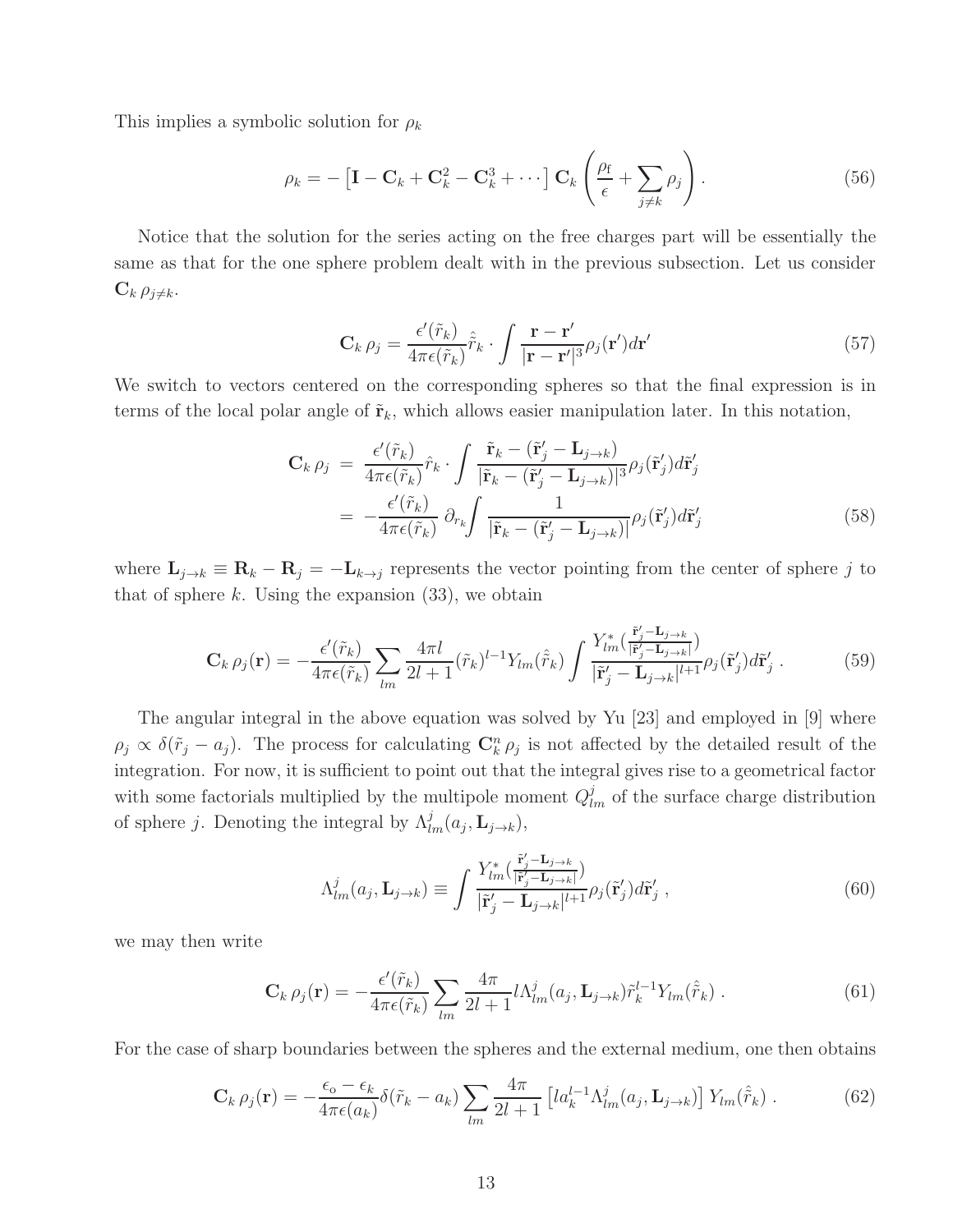Applying the  $C_k$  operator once again and performing the integration in the radial direction, we find

$$
\mathbf{C}_{k}^{2} \rho_{j}(\mathbf{r}) = -\left(\frac{\epsilon_{o} - \epsilon_{k}}{4\pi\epsilon(a_{k})}\right)^{2} \frac{\delta(\tilde{r}_{k} - a_{k})}{2} \int \frac{d\hat{\tilde{r}}'_{k}}{|2 - 2\hat{\tilde{r}}_{k} \cdot \hat{\tilde{r}}'_{k}|^{1/2}} \sum_{lm} \frac{4\pi}{2l + 1} \left[ l a_{k}^{l-1} \Lambda_{lm}^{j}(a_{j}, \mathbf{L}_{j \to k}) \right] Y_{lm}(\hat{\tilde{r}}'_{k})
$$
\n(63)

After performing the angular integration,  $\mathbf{C}_k^2 \rho_j(\mathbf{r})$  becomes

$$
\mathbf{C}_{k}^{2} \rho_{j}(\mathbf{r}) = -\left(\frac{\epsilon_{o} - \epsilon_{k}}{4\pi\epsilon(a_{k})}\right) \delta(\tilde{r}_{k} - a_{k}) \sum_{lm} \left(\frac{\epsilon_{o} - \epsilon_{k}}{2\epsilon(a_{k})(2l+1)}\right) \frac{4\pi}{2l+1} \left[la_{k}^{l-1} \Lambda_{lm}^{j}(a_{j}, \mathbf{L}_{j \to k})\right] Y_{lm}(\hat{\tilde{r}}_{k})
$$
\n(64)

It is easy to see that this process continues and one ends up having

$$
\mathbf{C}_{k}^{n} \rho_{j}(\mathbf{r}) = -\left(\frac{\epsilon_{o} - \epsilon_{k}}{4\pi\epsilon(a_{k})}\right) \delta(\tilde{r}_{k} - a_{k}) \sum_{lm} \left(\frac{\epsilon_{o} - \epsilon_{k}}{2\epsilon(a_{k})(2l+1)}\right)^{n-1} \frac{4\pi}{2l+1} \left[la_{k}^{l-1} \Lambda_{lm}^{j}(a_{j}, \mathbf{L}_{j \to k})\right] Y_{lm}(\hat{\tilde{r}}_{k})
$$
\n(65)

and therefore

$$
\sum_{n=1}^{\infty} (-\mathbf{C}_k)^n \rho_j = -\left(\frac{\epsilon_o - \epsilon_k}{4\pi\epsilon(a_k)}\right) \delta(\tilde{r}_k - a_k) \times \sum_{l m} \left[\sum_{n=1}^{\infty} (-1)^n \left(\frac{\epsilon_o - \epsilon_k}{2\epsilon(a_k)(2l+1)}\right)^{n-1}\right] \frac{4\pi}{2l+1} \left[ l a_k^{l-1} \Lambda_{lm}^j(a_j, \mathbf{L}_{j \to k}) \right] Y_{lm}(\hat{\tilde{r}}_k)
$$
  

$$
= -\left(\frac{\epsilon_o - \epsilon_k}{4\pi}\right) \delta(\tilde{r}_k - a_k) \times \sum_{l m} \left[\frac{(2l+1)}{(l+1)\epsilon_o + l\epsilon_k}\right] \frac{4\pi}{2l+1} \left[ l a_k^{l-1} \Lambda_{lm}^j(a_j, \mathbf{L}_{j \to k}) \right] Y_{lm}(\hat{\tilde{r}}_k) , \tag{66}
$$

where  $\epsilon(a_k) = (\epsilon_o + \epsilon_k)/2$  is used. We are now in a position to write down the full solution using (45), (46), and (66). Defining  $\mathcal{I}_k = \{i \mid a_k > |\mathbf{g}_i - \mathbf{R}_k| \}$  and  $\mathcal{O}_k \equiv \{i \mid a_k < |\mathbf{g}_i - \mathbf{R}_k| \}$  to be the sets of charges inside and outside sphere  $k$ , respectively, we find

$$
\rho_k(\tilde{\mathbf{r}}_k) = -\sum_{\mathcal{I}_k} \frac{q_i}{\epsilon_k} (\epsilon_o - \epsilon_k) \delta(\tilde{r}_k - a_k) \sum_{lm} \frac{(l+1)}{[(l+1)\epsilon_o + l\epsilon_k]} \frac{|\mathbf{g}_i - \mathbf{R}_k|^l}{a_k^{l+2}} Y_{lm}^* \left(\frac{\mathbf{g}_i - \mathbf{R}_k}{|\mathbf{g}_i - \mathbf{R}_k|}\right) Y_{lm}(\hat{\tilde{r}}_k)
$$
  
+ 
$$
\sum_{\mathcal{O}_k} \frac{q_i}{\epsilon(\mathbf{g}_i)} (\epsilon_o - \epsilon_k) \delta(\tilde{r}_k - a_k) \sum_{lm} \frac{l}{[(l+1)\epsilon_o + l\epsilon_k]} \frac{a_k^{l-1}}{|\mathbf{g}_i - \mathbf{R}_k|^{l+1}} Y_{lm}^* \left(\frac{\mathbf{g}_i - \mathbf{R}_k}{|\mathbf{g}_i - \mathbf{R}_k|}\right) Y_{lm}(\hat{\tilde{r}}_k)
$$
  
- 
$$
\sum_{j \neq k} \left(\frac{\epsilon_o - \epsilon_k}{4\pi}\right) \delta(\tilde{r}_k - a_k) \sum_{lm} \left[\frac{(2l+1)}{(l+1)\epsilon_o + l\epsilon_k}\right] \frac{4\pi}{2l+1} \left[l a_k^{l-1} \Lambda_{lm}^j(a_j, \mathbf{L}_{j \to k})\right] Y_{lm}(\hat{\tilde{r}}_k)
$$
(67)

which, with appropriate rotations and taking a single point charge at the center of each sphere, is equivalent to (11) in [9].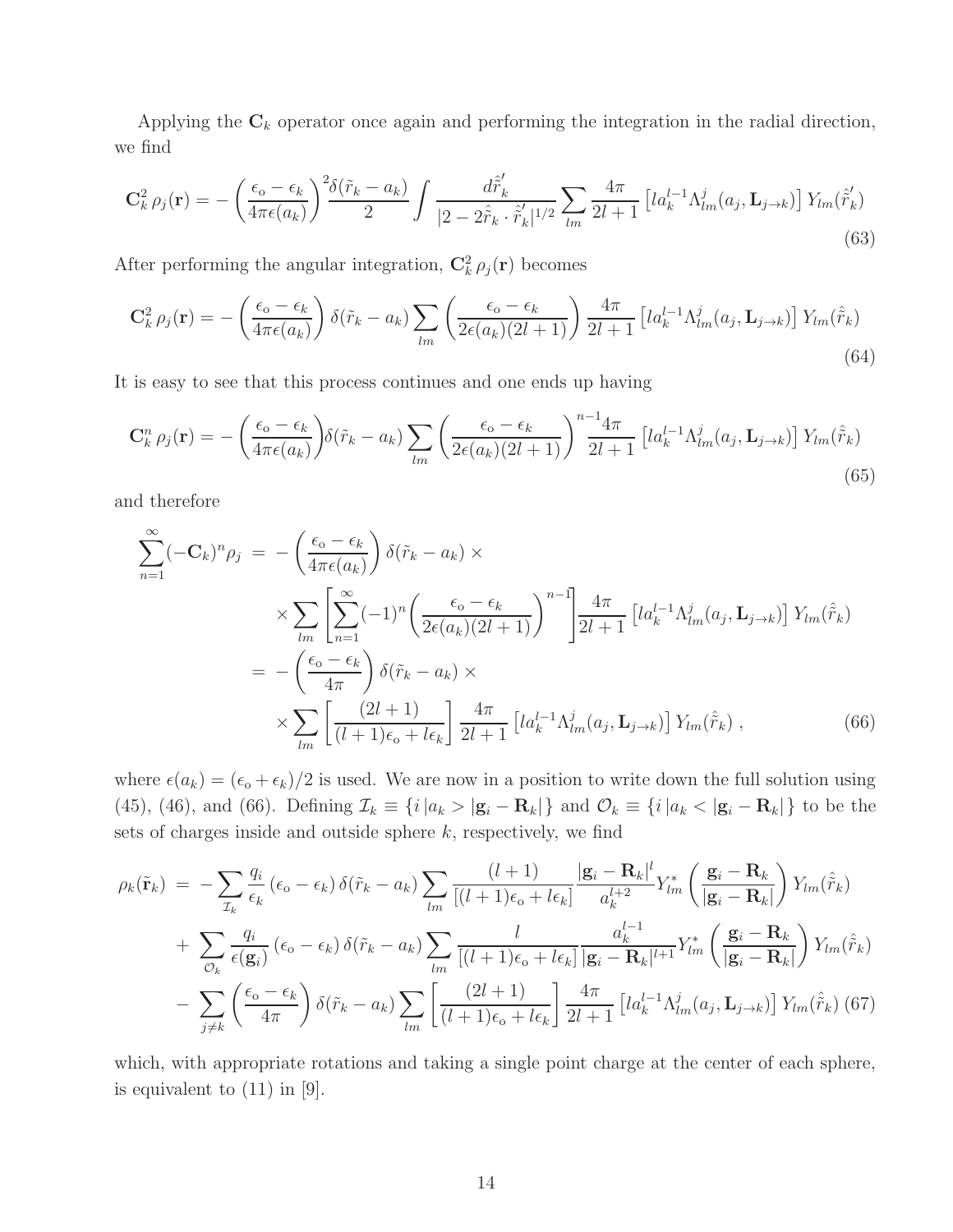

Figure 1: Radial dependence of (a) the dielectric constant  $\epsilon(r/a)$  and (b)  $\epsilon'(r/a)/(4\pi\epsilon(r/a))$  for a monotonic step (red broken line, Eq. (68)) and for a non-monotonic step simulating a hydration layer (blue solid line). The dielectric constant changes smoothly from  $\epsilon_1 = 4$  inside the sphere to  $\epsilon_0 = 80$ outside. The effective radii  $r_0 = 1.13a$  and  $r_0 = 1.17a$ , respectively, are chosen so that the Born solvation energy in each case is equal to that in the case of a sharp boundary at radius  $a$  (shown with dotted line). The half-width of the steps  $\delta r = 0.2a$ .

## IV. NUMERICAL CASE STUDY

In this section we present results of numerical computations comparing the force between two charged identical spheres with sharp boundaries to the force between two charged identical spheres with smeared boundaries. For brevity, the spheres with smeared boundaries will be called "fuzzy spheres" and the spheres with sharp boundaries will be called "rigid spheres". The dielectric constant  $\epsilon_1 = 4$  inside the spheres and  $\epsilon_0 = 80$  outside. For the fuzzy spheres there is an interface region  $r_0 - \delta r < r < r_0 + \delta r$  in which the dielectric constant changes smoothly from  $\epsilon_1$  to  $\epsilon_0$  in the radial direction (with respect to the center of the corresponding sphere).

The simplest polynomial smoothly connecting  $\epsilon_1$  and  $\epsilon_0$ , i.e., satisfying the conditions  $\epsilon(r_0 \delta r$ ) =  $\epsilon_1$ ,  $\epsilon(r_0 + \delta r) = \epsilon_0$ ,  $\epsilon'(r_0 - \delta r) = \epsilon'(r_0 + \delta r) = 0$ , is cubic, so that the dielectric constant can be defined around each sphere as

$$
\epsilon(r) = \epsilon_1, \qquad r < r_0 - \delta r
$$
\n
$$
\epsilon(r) = \left[ \frac{(r - r_0)^3}{\delta r^3} - 3 \frac{r - r_0}{\delta r} \right] \frac{\epsilon_1 - \epsilon_0}{4} + \frac{\epsilon_1 + \epsilon_0}{2}, \qquad r_0 - \delta r \le r \le r_0 + \delta r
$$
\n
$$
\epsilon(r) = \epsilon_0, \qquad r > r_0 + \delta r. \tag{68}
$$

With a fifth order polynomial one can request additionally that  $\epsilon(r_0+\delta r_{\rm H})=\epsilon_{\rm H}$  and  $\epsilon'(r_0+\delta r_{\rm H})=$ 0. Letting  $\epsilon_H = 70$  and  $\delta r_H = 0.5 \delta r$  yields a non-monotonic profile, which may be used to simulate the hydration layer phenomenon in bio-macromolecules and clusters (see Fig. 1).

Let there be point charges  $q_1$  and  $q_2$  at the centers of spheres 1 and 2, respectively. The induced charge density is found for rigid spheres as the self-consistent solution of (67) for  $\rho_1(\tilde{r}_1)$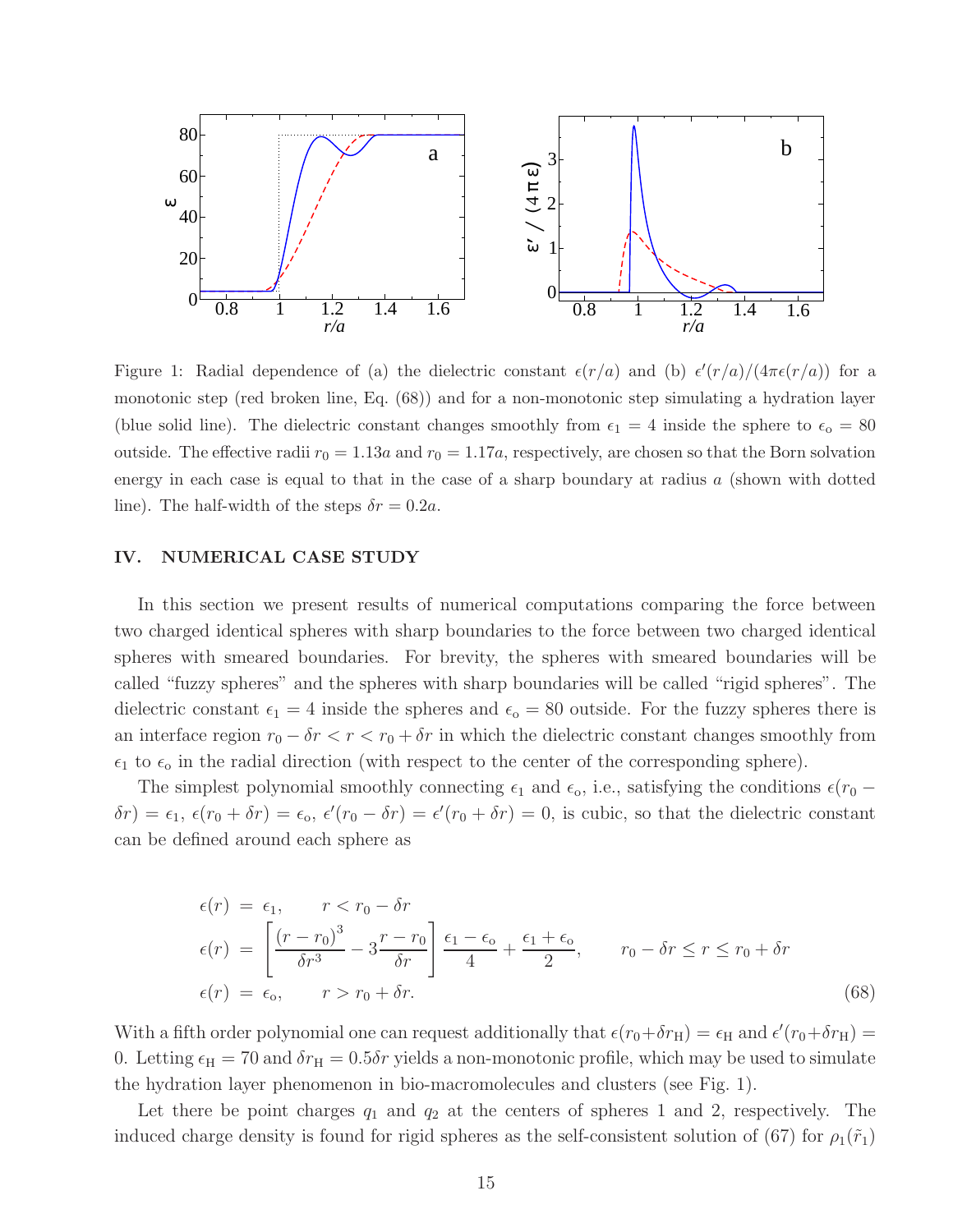and  $\rho_2(\tilde{r}_2)$ . Of course, (67) simplifies dramatically in the case of two spheres and two free charges. For fuzzy spheres, one has to use a continuous version of  $(67)$  in which summation over n in  $(66)$ is carried out numerically with the  $n<sup>th</sup>$ -order terms (65) calculated recursively via numerical integration, analogously to the method for a point charge outside a sphere, see (38), (42) and (44). Notice that the  $l = 0$  components of the induced densities can only be produced by the free charge inside the corresponding sphere. Notice also that the free charges in the centers of the spheres induce only  $l = 0$ , i.e. spherically-symmetric, components. For these reasons it is convenient to distinguish the  $l = 0$  and  $l \neq 0$  components of the induced charge density.

In accordance with (8), the total energy of the system consists of the following terms:

(i) interaction between the point charges (screened by  $\epsilon_1$ ),

$$
\frac{q_1 q_2}{\epsilon_1 L},\tag{69}
$$

where L is the length of the vector  $L_{1\rightarrow 2} = -L_{2\rightarrow 1}$ , connecting the centers of the two spheres,

(iia) interaction between each point charge and the  $l = 0$  component of the induced charge in the interface region of the other sphere,

$$
\frac{1}{2}\left(q_1\int\frac{\rho_2(\tilde{\mathbf{r}}_2)|_{l=0}}{|\tilde{\mathbf{r}}_2+\mathbf{L}_{1\to 2}|}d\tilde{\mathbf{r}}_2+q_2\int\frac{\rho_1(\tilde{\mathbf{r}}_1)|_{l=0}}{|\tilde{\mathbf{r}}_1+\mathbf{L}_{2\to 1}|}d\tilde{\mathbf{r}}_1\right),\tag{70}
$$

(iib) interaction between each point charge and the  $l \neq 0$  components of the induced charge in the interface region of the other sphere,

$$
\frac{1}{2}\left(q_1\int\frac{\rho_2(\tilde{\mathbf{r}}_2)|_{l\neq0}}{|\tilde{\mathbf{r}}_2+\mathbf{L}_{1\to 2}|}d\tilde{\mathbf{r}}_2+q_2\int\frac{\rho_1(\tilde{\mathbf{r}}_1)|_{l\neq0}}{|\tilde{\mathbf{r}}_1+\mathbf{L}_{2\to 1}|}d\tilde{\mathbf{r}}_1\right),\tag{71}
$$

(iiia) interaction between each point charge and the  $l = 0$  component of the induced charge in the interface region of the same sphere,

$$
\frac{1}{2}\left(q_1\int\frac{\rho_1(\tilde{\mathbf{r}}_1)|_{l=0}}{\tilde{r}_1}d\tilde{\mathbf{r}}_1+q_2\int\frac{\rho_2(\tilde{\mathbf{r}}_2)|_{l=0}}{\tilde{r}_2}d\tilde{\mathbf{r}}_2\right),\tag{72}
$$

(iiib) interaction between each point charge and the  $l \neq 0$  components of the induced charge in the interface region of the same sphere,

$$
\frac{1}{2}\left(q_1\int\frac{\rho_1(\tilde{\mathbf{r}}_1)|_{l\neq0}}{\tilde{r}_1}d\tilde{\mathbf{r}}_1+q_2\int\frac{\rho_2(\tilde{\mathbf{r}}_2)|_{l\neq0}}{\tilde{r}_2}d\tilde{\mathbf{r}}_2\right),\tag{73}
$$

The sum of terms (i) and (iia) is equal to the energy of interaction of two point charges in dielectric medium  $\epsilon_{\rm o}$ 

$$
\frac{q_1 q_2}{\epsilon_0 L}.\tag{74}
$$

This energy is the same for rigid and fuzzy spheres. In contrast, terms (iib) are different for rigid and fuzzy spheres and are the main source of differences in the forces in these two situations. Finally, terms (iiib) are zero for the point charges located at the centers of the spheres, while terms (iiia) are the Born solvation energy in this case.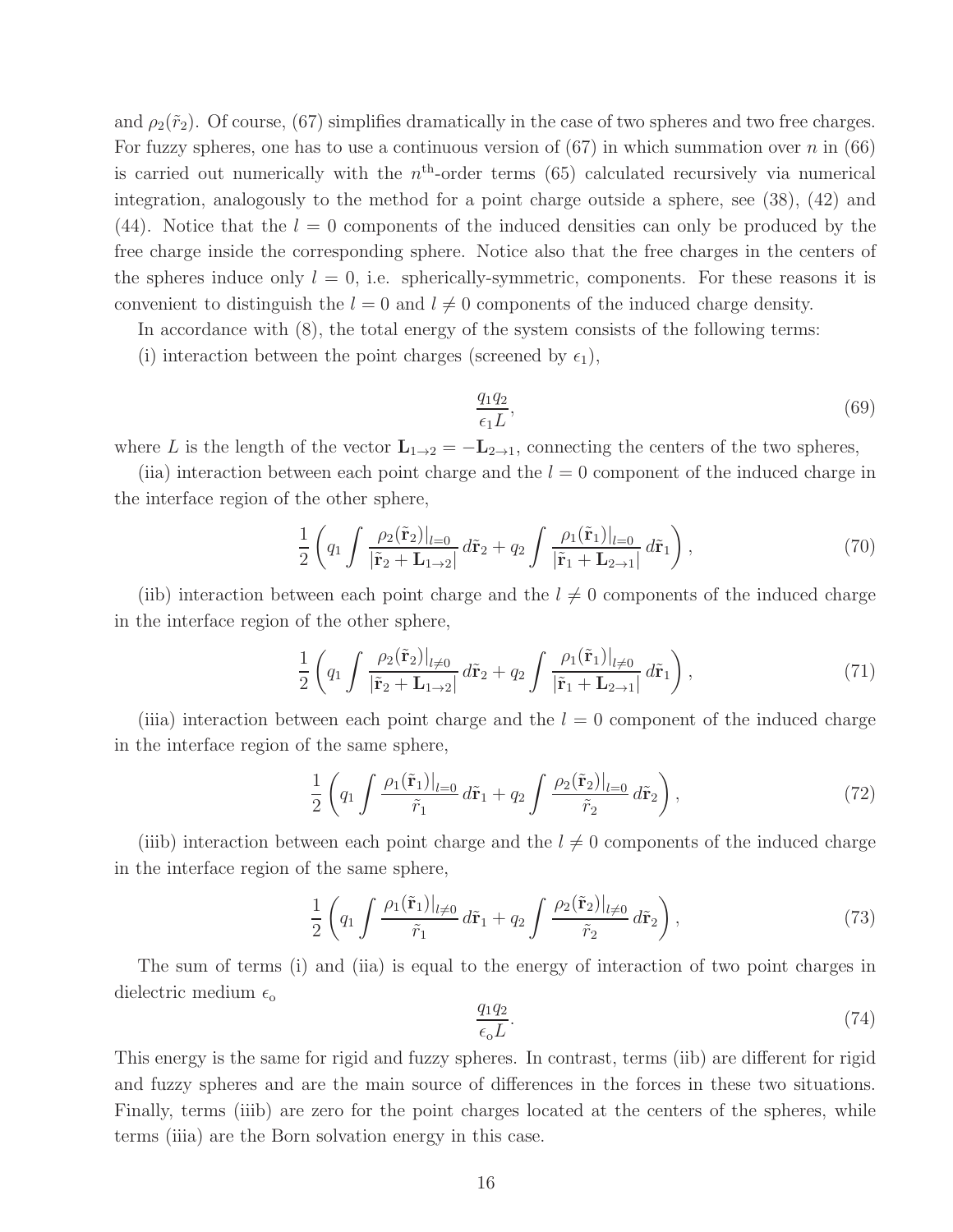

Figure 2: Radial dependence of the induced electric density  $\rho(r/a)|_{l=0}$  for the monotonic (red broken line) and non-monotonic (blue solid line) steps shown in Fig. 1. The density is normalized by the value of the point charge in the center of the sphere. The inset magnifies a small, oscillatory feature associated with the non-monotonic step.

Born solvation energies are quite different for rigid and fuzzy spheres, since for fuzzy spheres the induced charge density tends to accumulate near the inner boundary of the interface region. Indeed, the operator **C** is proportional to  $\epsilon'(r)/\epsilon(r)$  and  $\epsilon(r_0 - \delta r) = \epsilon_1 \ll \epsilon(r_0 + \delta r) = \epsilon_0$ . This asymmetry is present at each order  $n$  and is preserved after the summation over  $n$ . Radial dependences of the  $l = 0$  components of the induced densities are illustrated in Fig. 2. On the other hand, fuzzy and rigid spheres model the same physical objects, so it is reasonable to assume that whatever profile of the dielectric constant is chosen, the Born solvation energy should remain the same. For this reason, we adjust the effective radius  $r_0$  for each profile of the dielectric constant so that the Born solvation energy is equal to that of a rigid sphere of unit radius, see Fig. 1.

In Fig. 3 we present the dependence of the interaction energy on distance for a pair of rigid spheres and for two pairs of fuzzy spheres, with monotonic and non-monotonic behaviour of the dielectric function in the interface region, respectively. The energies are normalized to the energy of interaction of point charges (74). The forces between two fuzzy spheres and between two rigid spheres are shown in Fig. 4. The forces are normalized by the interaction force between two point charges. We note that the seemingly weaker effect for the fuzzy spheres with non-monotonic  $\epsilon(r)$ dependence is due to the fact that  $\epsilon(r)$  changes faster near the inner surface of the interface region to make room for the feature representing the hydration layer. This makes the fuzzy spheres with non-monotonic  $\epsilon(r)$  dependence effectively more similar to rigid spheres for fixed  $\delta r$  (compare the charge density distributions in Fig. 2).

For very thin interface regions ( $\delta r \to 0$ ), the forces between two rigid and two fuzzy spheres are equal, as expected. For fuzzy spheres with moderate interface region widths, the repulsion increases with the width. However, this trend quickly saturates (Fig. 5). Qualitatively, this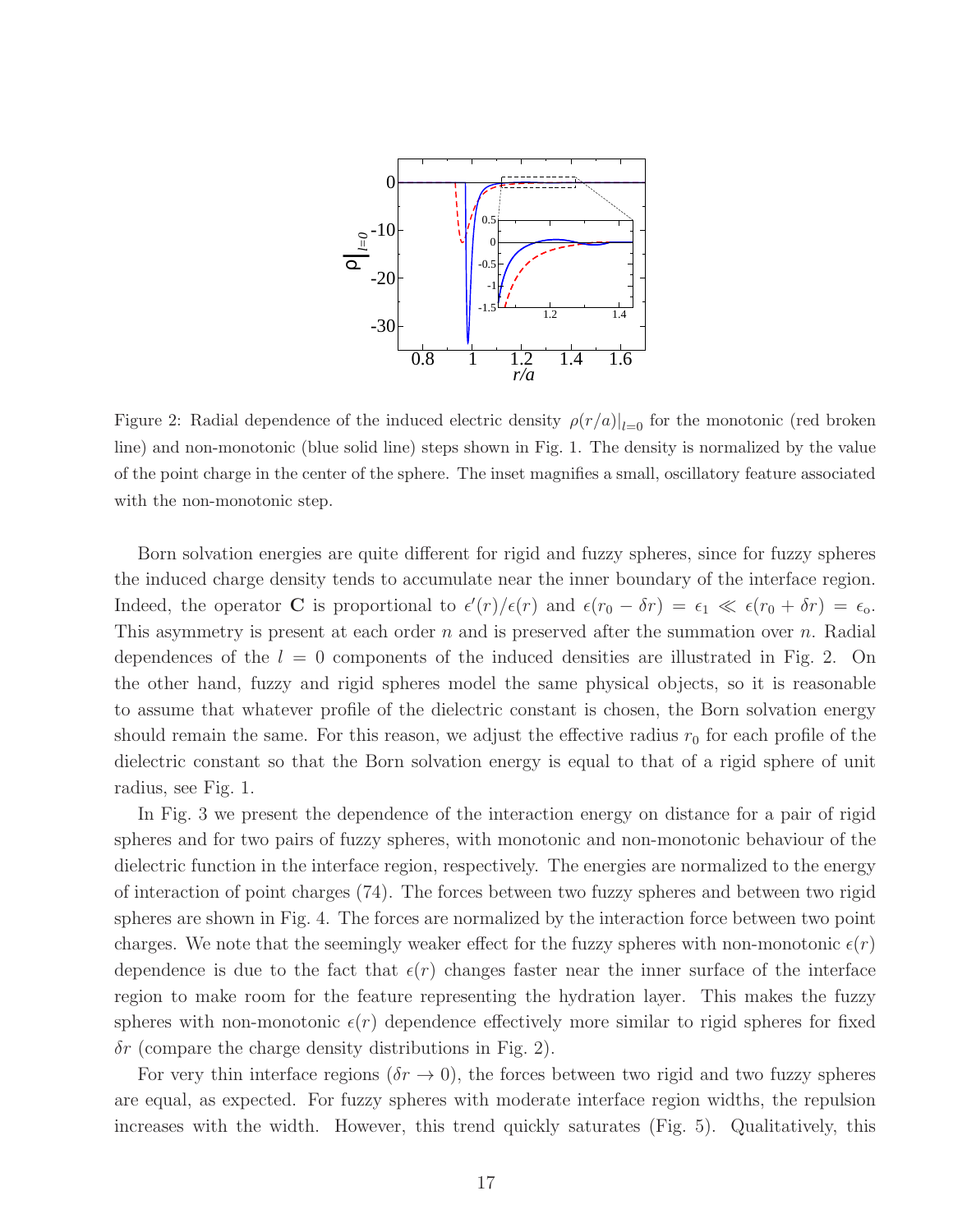

Figure 3: Energy of interaction between two spheres with sharp (thin line) and smeared (thick lines) boundaries. The red broken thick line corresponds to the case of the monotonic radial dependence of the dielectric constant, while the blue solid thick line corresponds to the non-monotonic radial dependence shown in Fig. 1. Free charges of the same sign are located at the centers of the spheres. The energies are normalized by the Coulomb energy of these point charges in the uniform dielectric medium  $\epsilon_0$ . The vertical dotted lines indicate the contact points.



Figure 4: Interaction forces between two spheres with sharp and smeared boundaries. The line identifications are same as in Fig. 3.

saturation can be explained by two opposing effects. The increase in the interface width increases the size of the spheres thereby strengthening the repulsion. On the other hand, the induced charge density tends to concentrate near the inner surface of the interface which remains around  $r = a$ to maintain constant Born solvation energy. Therefore, the bulk of the induced charge on one sphere becomes farther from that of the other sphere, hence weakening the repulsion.

We finally note, that if the point charges are located away from the centers of the spheres, the terms (iiib) depend on the relative position and orientation of the spheres. In this case one can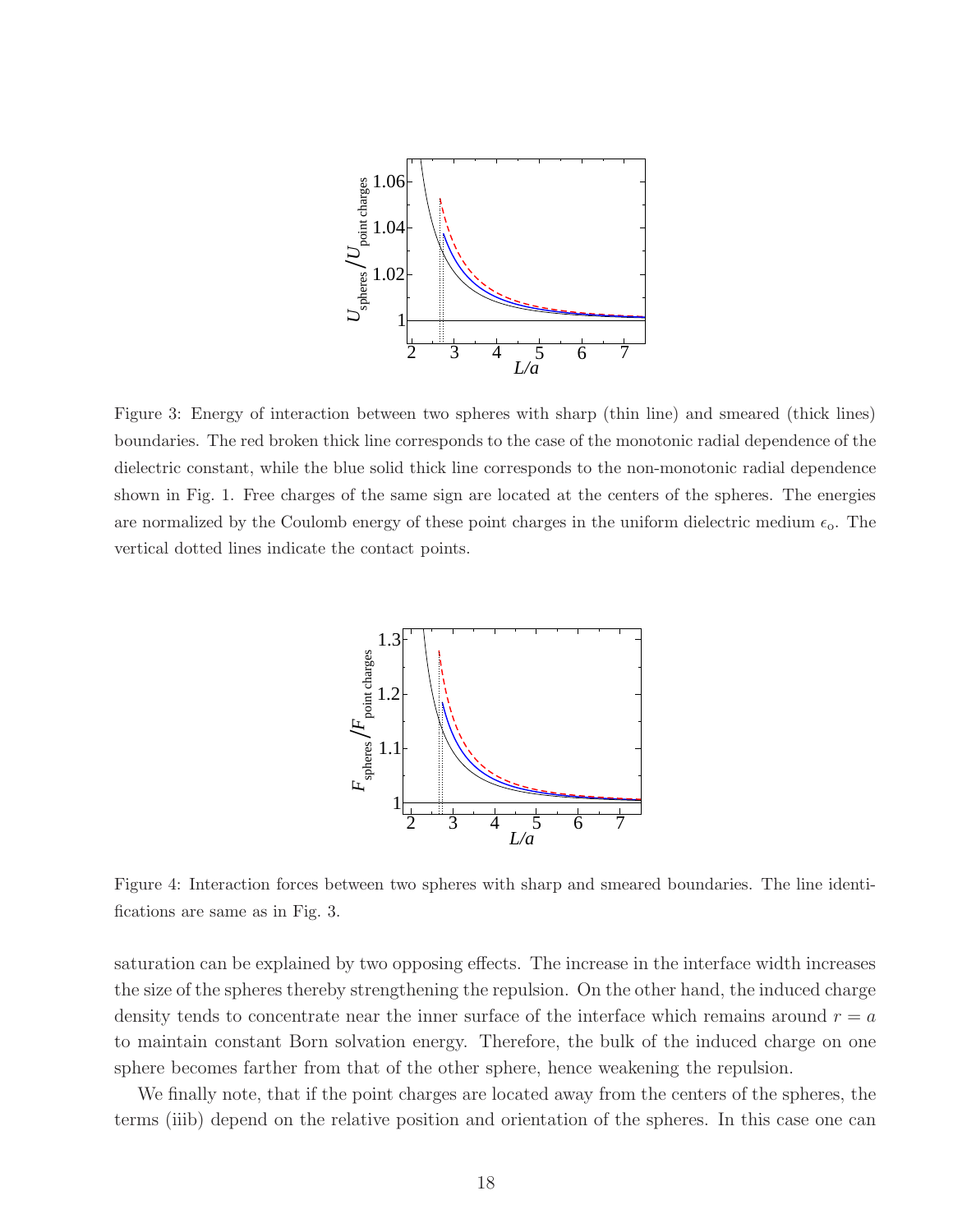

Figure 5: Maximum difference in interaction forces between two spheres with smeared and two spheres with sharp boundaries, occuring at the contact point  $2(r_0 + \delta r)$ , as a function of half width of the interface region  $\delta r$ . The forces are normalized by the interaction force between two spheres with sharp boundaries. The red broken line corresponds to the case of the monotonic radial dependence of the dielectric constant, while the blue solid line corresponds to the non-monotonic radial dependence shown in Fig. 1.

still define the Born solvation energies as the sum of terms (iiia) and (iiib) at large separations, but the terms (iiib) would contribute to the difference of interaction forces/energies between the rigid and fuzzy spheres.

## V. CONCLUSIONS

We have presented an energy minimization formulation of electrostatics that allows computation of the electrostatic energy and forces to any desired accuracy in a system with arbitrary dielectric properties. We have derived an integral equation for the scalar charge density from an energy functional of the polarization vector field. This energy functional represents the true energy of the system even in non-equilibrium states. Arbitrary accuracy is achieved by solving the integral equation for the charge density via a series expansion in terms of the equation's kernel, which depends only on the geometry of the dielectrics. The streamlined formalism operates with volume charge distributions only, not resorting to introducing surface charges by hand as is done in various other studies of electrostatics via energy minimization. Therefore, it can be applied to arbitrary spatial variations of the dielectric susceptibility. The simplicity of application of the formalism to real problems has been shown with three analytic examples and with a numerical case study. We found that finite boundary widths introduce a measurable correction to the interaction forces as compared to sharp boundary case. For two charged identical spheres the correction is about 10%.

The formalism has various potential applications in modeling electrostatic interactions be-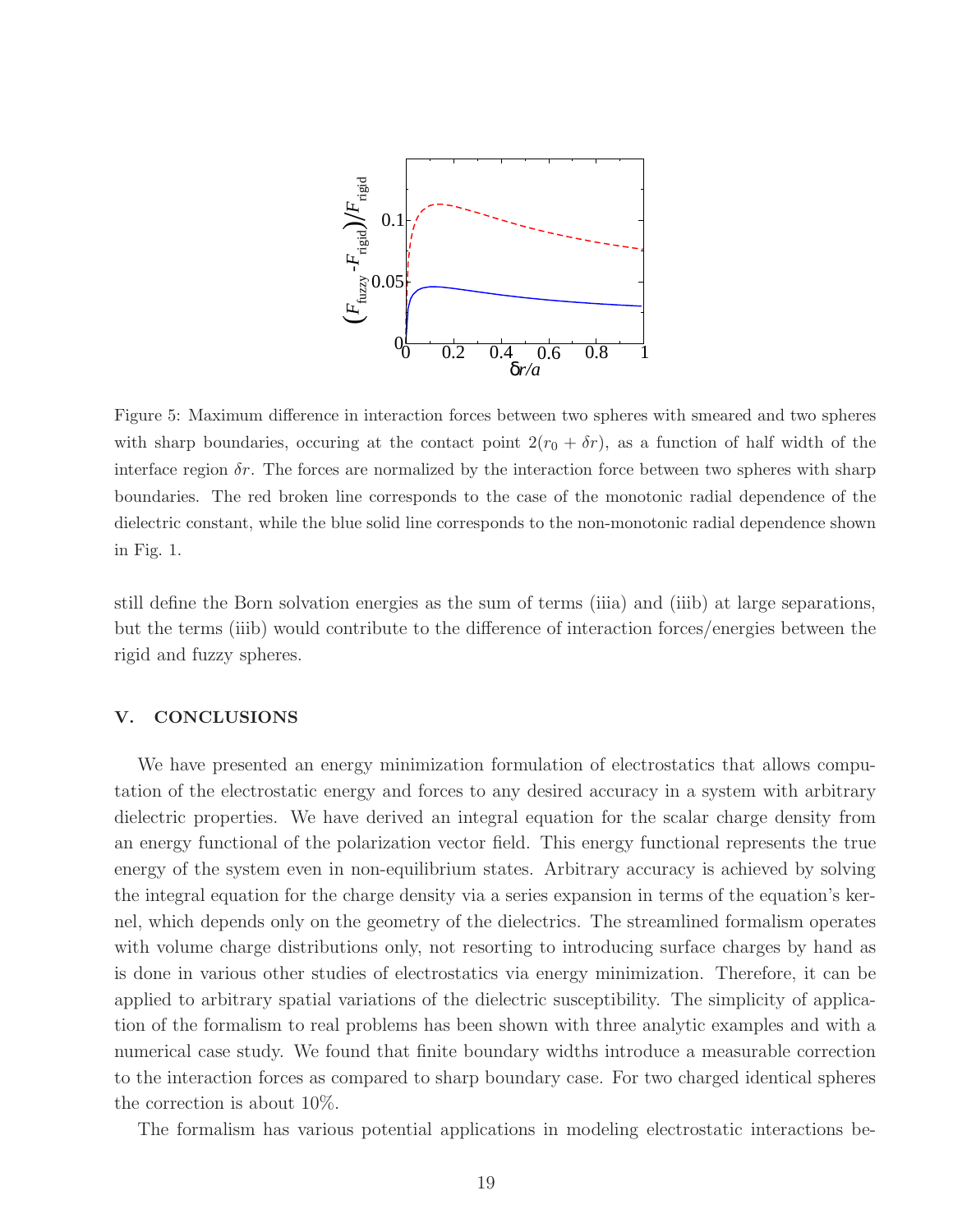tween solvated molecules: it enables one to go beyond the widely used simplification of atoms and molecules as dielectric balls immersed in a dielectric solvent, as was first suggested by Born in the early twenties of the last century [24]. For example, the description of an aqueous solvent as a continuous and homogeneous dielectric medium fails to account for the strong dielectric response of water molecules around charges. Normally, charged ions and surfaces give rise to hydration layers by orienting and displacing surrounding water molecules. These hydration phenomena are very important in many biological processes such as protein folding, protein crystallization, and interactions between charged biopolymers inside the cell. With our formalism one can now consider arbitrary structures for such hydration layers and arrive at a possibly more realistic and reliable analysis of the molecular mechanisms in bio-chemical interactions.

Applied to MD simulations, this formulation is still an implicit solvent scheme, and the position-dependent susceptibility is therefore a model parameter (indeed, the only one). To obtain an estimate of the macroscopic dielectric susceptibility at the molecular level or at the intermolecular boundaries one has to explore physics at the atomic level and introduce some coarse graining. Given that the dielectric susceptibility is related to the charge fluctuations as a response to external perturbations, one can estimate susceptibilites through the study of linear/nonlinear response. For example, the dielectric susceptibility can be related to the correlations of the net system dipole moment and local polarization density [25]. A fully quantum mechanical treatment of solvation of biological systems might be hindered by limits of numerical accuracy [26] and will demand much more computational power than currently available. We believe that quantum mechanics, in particular, density functional theory, can in principle be used to calculate the local dielectric susceptibility which in turn should be used as input for the implicit solvent methods, such as the one described in this paper.

#### Acknowledgements

This research was supported by the Intramural Research Program of the NIH, NLM. The computations were performed on the Biowulf Linux cluster at the National Institutes of Health, Bethesda, MD (http://biowulf.nih.gov).

# Appendix A: SHARP BOUNDARY LIMIT IN THE PLANAR INTERFACE PROB-LEM

Let us demonstrate how a rigorous limiting procedure applied to  $(25)$  produces correct expression for the surface charge density in the case of sharp planar interface. The surface charge is found by integrating the charge density over the range  $-a \leq z \leq a$  in which  $\chi$  changes from  $\chi_2$  to  $\chi_1$ , and then taking the limit  $a \to 0$ .

We return to (24) and, making use of the azimuthal symmetry of the problem, expand the kernels in terms of Bessel functions  $J_m$  [12],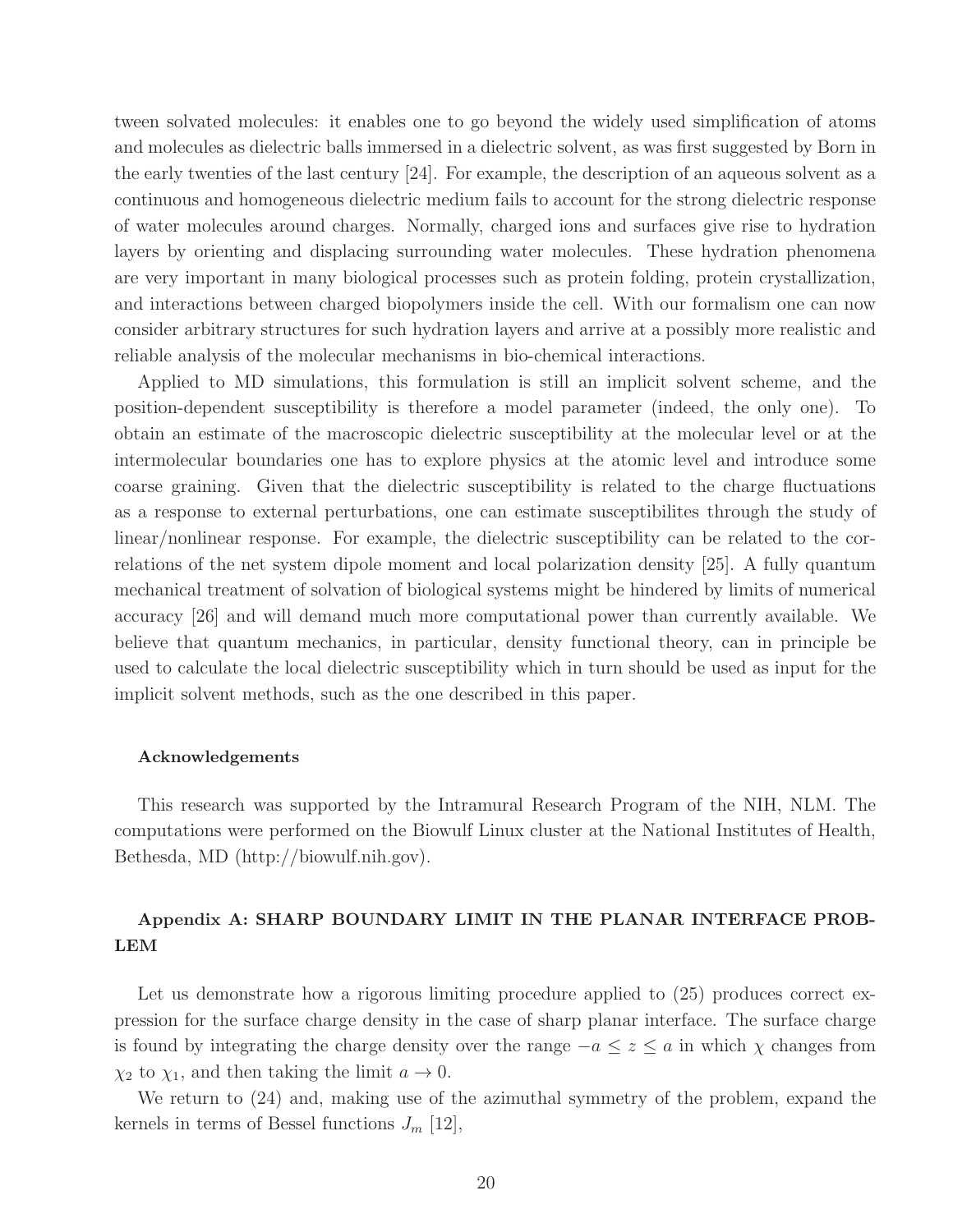$$
\frac{1}{|\mathbf{r} - \mathbf{r}'|} = \sum_{m=-\infty}^{\infty} \int_0^{\infty} e^{im(\phi - \phi')} J_m(k\rho) J_m(k\rho') e^{-k(z_>-z_<)} dk \tag{A1}
$$

$$
\frac{1}{|\mathbf{r} - d\,\hat{z}|} = \int_0^\infty J_0(k\rho)e^{-k(d-z)}dk.
$$
\n(A2)

Here the position vectors **r** and **r'** are represented via the polar vectors  $\rho$  and  $\rho'$  in the  $z = 0$ plane,  $\mathbf{r} = \boldsymbol{\rho} + z\hat{z}$  and  $\mathbf{r}' = \boldsymbol{\rho}' + z'\hat{z}$ . The polar vectors are in turn defined through their lengths  $\rho = \sqrt{x^2 + y^2}$  and  $\rho' = \sqrt{x'^2 + y'^2}$  and their azimuthal angles  $\phi$  and  $\phi'$ . The notation  $z_>(z_<)$  is used for the greater (lesser) of the corresponding  $z$  and  $z'$ .

We now treat each of the terms in the expansion of (24) separately. The first term is the screened point charge. All other terms form the induced charge density at the interfacial region. The first contribution to the induced charge density is given by

$$
\rho_{i}^{(1)}(\mathbf{r}) = -\frac{q}{\epsilon_{1}} \frac{\epsilon'(z)}{4\pi\epsilon(z)} \frac{z - d}{|\mathbf{r} - d\,\hat{z}|^{3}}.
$$
\n(A3)

The corresponding surface charge density is

$$
\sigma_{\mathbf{i}}^{(1)}(\boldsymbol{\rho}) = -\frac{q}{\epsilon_1} \lim_{a \to 0} \int_{-a}^{a} \frac{\epsilon'(z)}{4\pi\epsilon(z)} \left[ \frac{-d}{|\boldsymbol{\rho} - d\,\hat{z}|^3} + \mathcal{O}(z) \right] dz. \tag{A4}
$$

All the  $\mathcal{O}(z)$  terms vanish since for any bounded function  $h(z)$ 

$$
\lim_{a \to 0} \int_{-a}^{a} z^n h(z) dz \le \lim_{a \to 0} a^n \int_{-a}^{a} |h(z)| dz = 0, \quad \forall \ n > 0.
$$
 (A5)

Thus,

$$
\sigma_{\rm i}^{(1)}(\rho) = \frac{q}{4\pi\epsilon_1} \frac{d}{|\rho - d\,\hat{z}|^3} (f_1 - f_2). \tag{A6}
$$

Here we have used the notations  $f(z) = \ln[\epsilon(z)]$ ,  $f_1 = f(a) = \ln[\epsilon_1]$  and  $f_2 = f(-a) = \ln[\epsilon_2]$ .

We can similarly evaluate all the other contributions to the induced surface charge density. The second contribution to the induced charge density is

$$
\rho_{\rm i}^{(2)}(\mathbf{r}) = \frac{q}{\epsilon_1} \frac{\epsilon'(z)}{4\pi\epsilon(z)} \int \frac{z - z'}{|\mathbf{r} - \mathbf{r}'|^3} \frac{\epsilon'(z')}{4\pi\epsilon(z')} \frac{z' - d}{|\mathbf{r}' - d\,\hat{z}|^3} \rho' d\rho' d\phi' dz' \tag{A7}
$$

Using (A1), (A2), and the completeness relation for Bessel functions [12],

$$
\int_0^\infty J_m(k\rho)J_m(k'\rho)\rho d\rho = \frac{1}{k}\delta(k - k'),\tag{A8}
$$

we obtain, after integration over  $\phi'$  and  $\rho'$ ,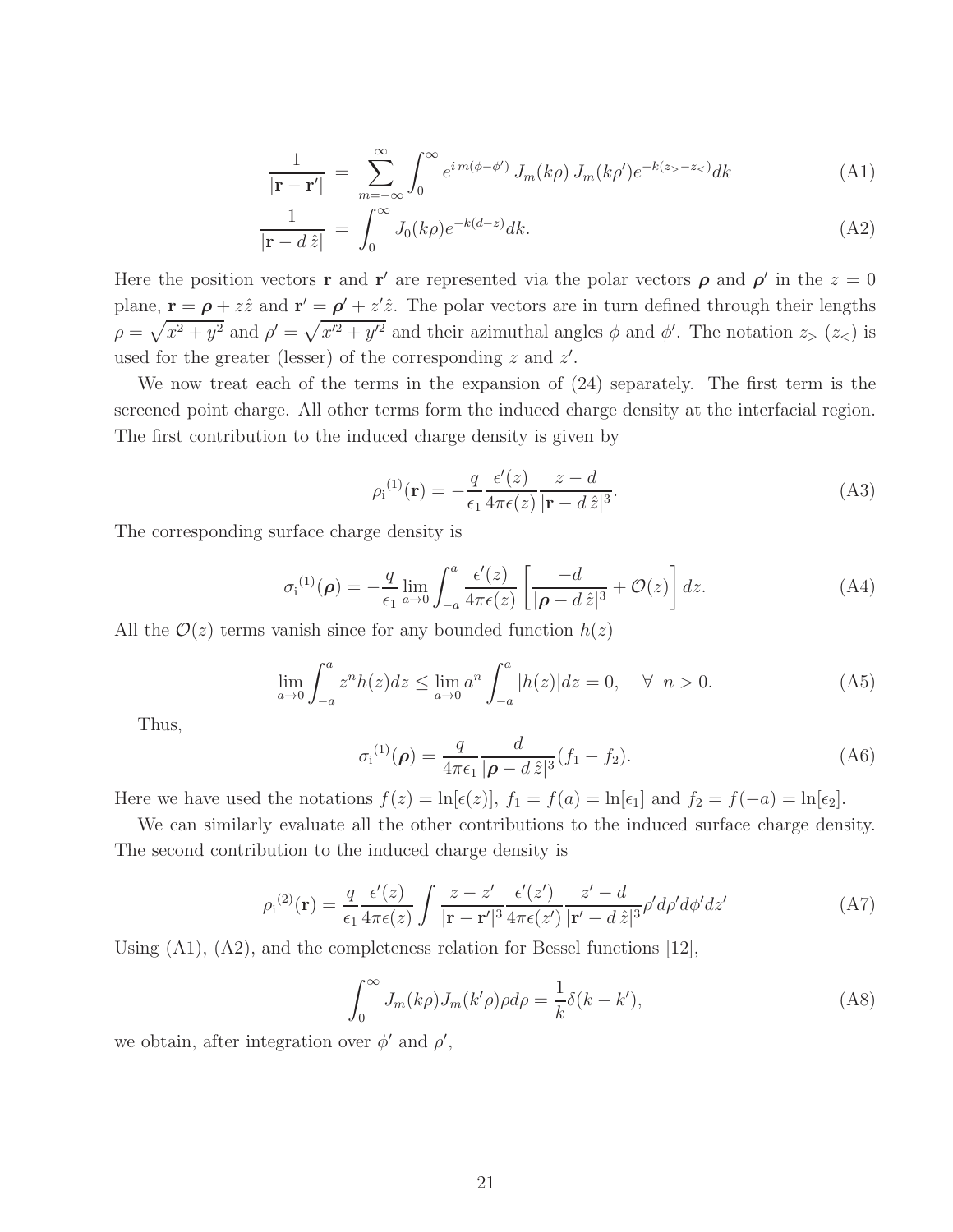$$
\rho_{i}^{(2)}(\mathbf{r}) = \frac{q}{\epsilon_{1}} \frac{\epsilon'(z)}{4\pi\epsilon(z)} \frac{d}{dz} \int \frac{\epsilon'(z')}{4\pi\epsilon(z')} \int_{0}^{\infty} J_{0}(k\rho) e^{-k(d-z')} e^{-k(z-z')} 2\pi dk dz'
$$
  
\n
$$
= \frac{q}{\epsilon_{1}} \frac{\epsilon'(z)}{4\pi\epsilon(z)} \frac{1}{2} \int_{0}^{\infty} k dk e^{-k(d-z)} J_{0}(k\rho) \times
$$
  
\n
$$
\left[ \int_{z}^{a} \frac{\epsilon'(z')}{\epsilon(z')} dz' - \int_{-a}^{z} \frac{\epsilon'(z')}{\epsilon(z')} e^{-2k(z-z')} dz' \right].
$$
 (A9)

The corresponding surface charge density is then

$$
\sigma_{\mathbf{i}}^{(2)} = \frac{q}{\epsilon_1} \lim_{a \to 0} \int_{-a}^{a} dz \frac{\epsilon'(z)}{4\pi\epsilon(z)} \frac{1}{2} \int_{0}^{\infty} k dk e^{-k(d-z)} J_0(k\rho) \times \left[ \int_{z}^{a} \frac{\epsilon'(z')}{\epsilon(z')} dz' - \int_{-a}^{z} \frac{\epsilon'(z')}{\epsilon(z')} e^{-2k(z-z')} dz' \right]. \tag{A10}
$$

Applying to (A10) the same argument used in deriving (A6),

$$
\sigma_{\mathbf{i}}^{(2)} = \frac{q}{\epsilon_1} \int_0^\infty k dk e^{-kd} J_0(k\rho) \lim_{a \to 0} \int_{-a}^a dz \frac{\epsilon'(z)}{4\pi\epsilon(z)} \frac{1}{2} \left[ \int_z^a \frac{\epsilon'(z')}{\epsilon(z')} dz' - \int_{-a}^z \frac{\epsilon'(z')}{\epsilon(z')} dz' \right]. \tag{A11}
$$

The integral over  $k$  is evaluated using  $(A2)$  as

$$
\int kJ_0(k\rho)e^{-kd}dk = \frac{d}{dz}\int J_0(k\rho)e^{-k(d-z)}dk\bigg|_{z=0} = \frac{d}{dz}\frac{1}{|\mathbf{r} - d\,\hat{z}|}\bigg|_{z=0} = \frac{d}{|\boldsymbol{\rho} - d\,\hat{z}|^3}.
$$
 (A12)

Then

$$
\sigma_{\rm i}^{(2)} = \frac{q}{\epsilon_1} \frac{d}{|\boldsymbol{\rho} - d\,\hat{z}|^3} \lim_{a \to 0} \int_{-a}^{a} dz \frac{\epsilon'(z)}{4\pi\epsilon(z)} \left[ \frac{1}{2} (f_1 + f_2) - f(z) \right]. \tag{A13}
$$

Finally, we obtain that  $\sigma_i^{(2)} = 0$ ,

$$
\sigma_{\mathbf{i}}^{(2)} = \frac{q}{4\pi\epsilon_1} \frac{d}{|\boldsymbol{\rho} - d\,\hat{z}|^3} \int_{f_2}^{f_1} df \left[ \frac{1}{2} (f_1 + f_2) - f(z) \right] = 0. \tag{A14}
$$

Analogously, the expressions for the induced surface charge densities up to the fifth order are found to be

$$
\sigma_i^{(1)} = \frac{q}{4\pi\epsilon_1} \frac{d}{|\boldsymbol{\rho} - d\,\hat{z}|^3} (f_1 - f_2),
$$
  
\n
$$
\sigma_i^{(2)} = 0,
$$
  
\n
$$
\sigma_i^{(3)} = \frac{q}{4\pi\epsilon_1} \frac{d}{|\boldsymbol{\rho} - d\,\hat{z}|^3} \frac{-1}{12} (f_1 - f_2)^3,
$$
  
\n
$$
\sigma_i^{(4)} = 0,
$$
  
\n
$$
\sigma_i^{(5)} = \frac{q}{4\pi\epsilon_1} \frac{d}{|\boldsymbol{\rho} - d\,\hat{z}|^3} \frac{1}{120} (f_1 - f_2)^5.
$$
\n(A15)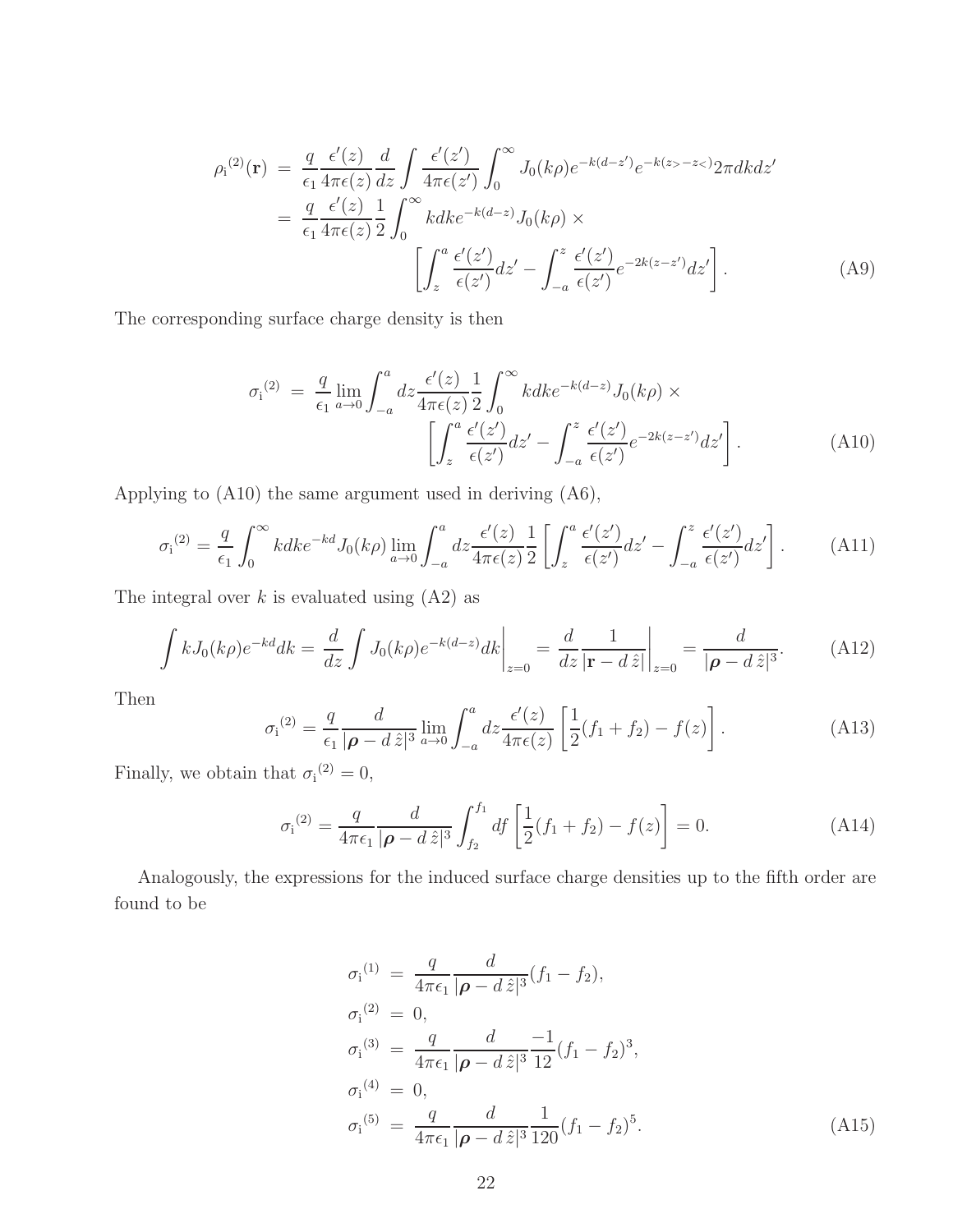In general, the surface charge density is of the form

$$
\sigma_{i}^{(n)}(z) = -\frac{q}{\epsilon_{1}} \lim_{a \to 0} \int_{-a}^{a} dz \frac{\epsilon'(z)}{4\pi\epsilon(z)} \frac{z - d}{|\mathbf{r} - d\,\hat{z}|^{3}} \times \n\frac{1}{2} \left[ \int_{z}^{a} \frac{\epsilon'(z')}{\epsilon(z')} g^{(n-1)}(f(z')) dz' - \int_{-a}^{z} \frac{\epsilon'(z')}{\epsilon(z')} g^{(n-1)}(f(z')) dz' \right] \n= -\frac{q}{\epsilon_{1}} \lim_{a \to 0} \frac{1}{2} \int_{-a}^{a} dz \frac{\epsilon'(z)}{4\pi\epsilon(z)} \frac{z - d}{|\mathbf{r} - d\,\hat{z}|^{3}} g^{(n)}(f(z)) \n= \frac{q}{4\pi\epsilon_{1}} \frac{d}{|\boldsymbol{\rho} - d\,\hat{z}|^{3}} \int_{f_{2}}^{f_{1}} g^{(n)}(f) df.
$$
\n(A16)

The functions  $g^{(n)}(f(z))$  up to  $n=5$  are

$$
g^{(1)}(f(z)) = 1
$$
  
\n
$$
g^{(2)}(f(z)) = -f(z) + \frac{1}{2}(f_1 + f_2)
$$
  
\n
$$
g^{(3)}(f(z)) = \frac{f^2(z)}{2} - \frac{1}{2}(f_1 + f_2) f(z) + \frac{1}{2}f_1f_2
$$
  
\n
$$
g^{(4)}(f(z)) = -\frac{f^3(z)}{6} + \frac{1}{4}(f_1 + f_2) f^2(z) - \frac{1}{2}f_1f_2f(z) - \frac{1}{24}(f_1 + f_2)(f_1^2 - 4f_1f_2 + f_2^2)
$$
  
\n
$$
g^{(5)}(f(z)) = \frac{f^4(z)}{24} - \frac{1}{12}(f_1 + f_2) f^3(z) + \frac{1}{4}f_1f_2f^2(z) + \frac{1}{24}(f_1 + f_2)(f_1^2 - 4f_1f_2 + f_2^2) f(z) - \frac{1}{24}f_1f_2(f_1^2 - 3f_1f_2 + f_2^2).
$$
\n(A17)

We will show by induction that  $g^{(n)}(f)$  is

$$
g^{(n)}(f) = (-1)^{n-1} \frac{1}{(n-1)!} f^{n-1} + \frac{1}{2} \left[ C_1 g^{(n-1)}(f) - \frac{1}{2!} C_2 g^{(n-2)}(f) + \frac{1}{3!} C_3 g^{(n-3)}(f) + \cdots + (-1)^{n-2} \frac{1}{(n-1)!} C_{n-1} g^{(1)}(f) \right]
$$
  
= 
$$
\frac{(-1)^{n-1} f^{n-1}}{(n-1)!} + \frac{1}{2} \sum_{m=1}^{n-1} \frac{(-1)^{n-m-1} C_{n-m}}{(n-m)!} g^{(m)}(f),
$$
 (A18)

where the coefficients  $C_n = f_1^n + f_2^n$ . First, (A18) can be explicitly verified up to  $n = 5$  using  $(A17)$ . Second, we show that if this expression holds for some integer n, then it also holds for  $n + 1$ . From Eq.(A16) we can write,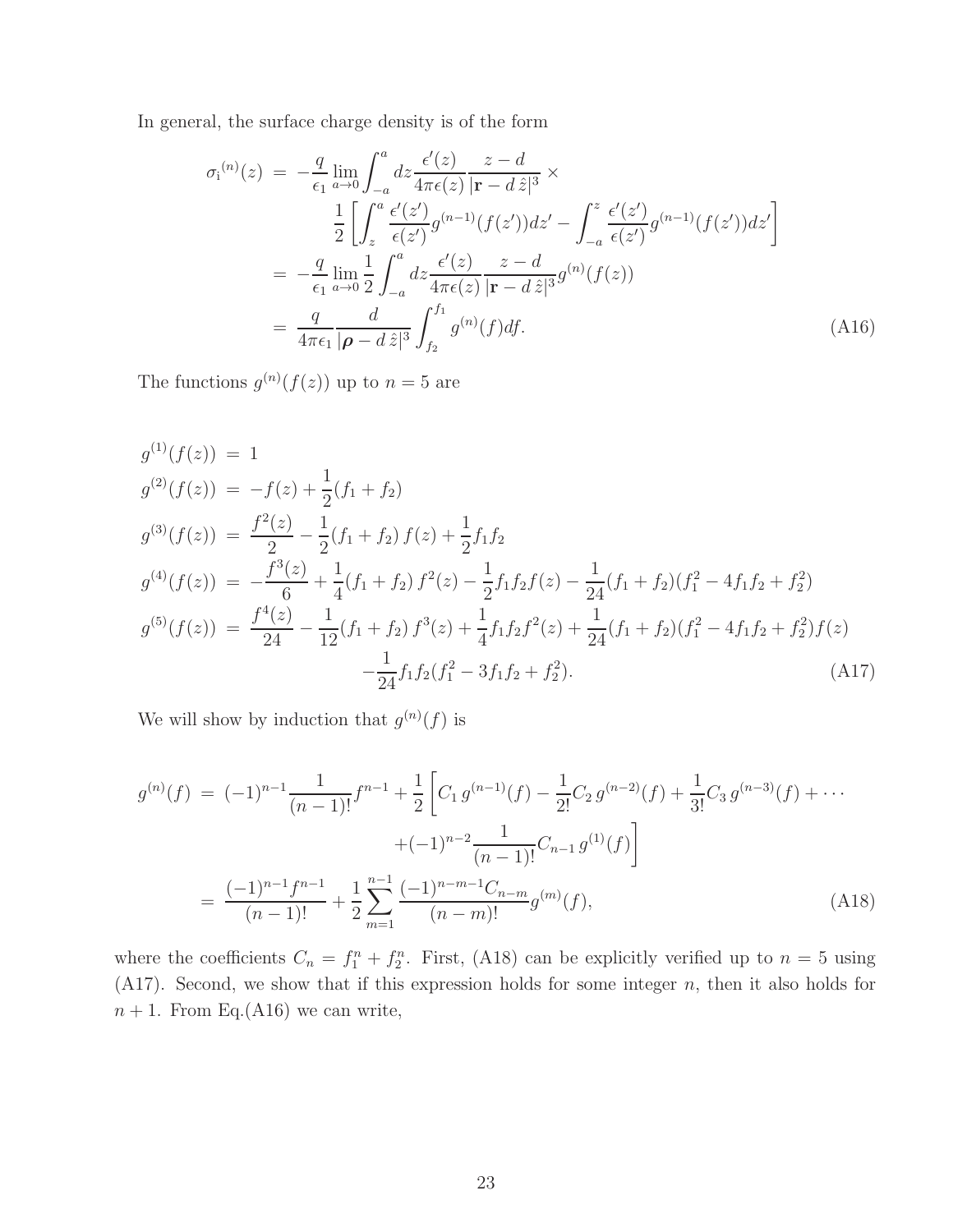$$
g^{(n+1)}(f(z)) = \frac{1}{2} \left[ \int_{f(z)}^{f_1} g^{(n)}(f) df - \int_{f_2}^{f(z)} g^{(n)}(f) df \right]
$$
  
\n
$$
= \frac{(-1)^{n-1}}{(n-1)!} \frac{1}{2} \left[ \int_{f(z)}^{f_1} f^{n-1} df - \int_{f_2}^{f(z)} f^{n-1} df \right]
$$
  
\n
$$
+ \frac{1}{2} \sum_{m=1}^{n-1} \frac{(-1)^{n-m-1} C_{n-m}}{(n-m)!} \frac{1}{2} \left[ \int_{f(z)}^{f_1} g^{(m)}(f) df - \int_{f_2}^{f(z)} g^{(m)}(f) df \right]
$$
  
\n
$$
= \frac{(-1)^n f^n}{n!} + \frac{1}{2} \frac{(-1)^{n-1} (f_1^n + f_2^n)}{n!} + \frac{1}{2} \sum_{m=1}^{n-1} \frac{(-1)^{n-m-1} C_{n-m}}{(n-m)!} g^{(m+1)}(f)
$$
  
\n
$$
= \frac{(-1)^{(n+1)-1} f^{(n+1)-1}}{((n+1)-1)!} + \frac{1}{2} \sum_{m=1}^{(n+1)-1} \frac{(-1)^{(n+1)-m-1} C_{(n+1)-m}}{((n+1)-m)!} g^{(m)}(f) \qquad (A19)
$$

We thus proved that  $g^{(n)}(f)$  is given by (A18) for any given integer  $n \ge 2$  with  $g^{(1)}(f) = 1$ .

We now need to find the integral  $\int \sigma_i^{(n)}$  in (A16). We will show by induction that

$$
\int_{f_2}^{f_1} g^{(n)}(f) = -2 \frac{E_n}{n!} u^n,
$$
\n(A20)

where  $u = f_1 - f_2$  and  $E_n$  are the coefficients of the expansion

$$
\frac{2}{e^u + 1} = \sum_{n=0}^{\infty} \frac{E_n}{n!} u^n.
$$
 (A21)

It is easy to see that  $E_0 = 1$ .

The base for the mathematical induction for (A20) is easily established for the first few terms using (A17). Now we verify that (A20) holds true for  $n + 1$  if it is true for n. To do so, we integrate both sides of (A19) and use the assumption (A20) to obtain

$$
\int_{f_2}^{f_1} g^{(n+1)}(f) = -\frac{(-1)^{(n+1)}}{(n+1)!} (f_1^{n+1} - f_2^{n+1}) + \sum_{m=1}^n \frac{(-1)^{n+1-m}}{(n+1-m)!m!} C_{n+1-m} E_m u^m
$$
  

$$
= -2 \frac{(-f_1)^{n+1}}{(n+1)!} + \sum_{m=0}^n \frac{(-f_1)^{n+1-m}}{(n+1-m)!} \frac{E_m u^m}{m!} + \sum_{m=0}^n \frac{(-f_2)^{n+1-m}}{(n+1-m)!} \frac{E_m u^m}{m!}
$$
  

$$
= -2 \frac{(-f_1)^{n+1}}{(n+1)!} + \sum_{m=0}^{n+1} \left[ \frac{(-f_1)^{n+1-m}}{(n+1-m)!} + \frac{(-f_2)^{n+1-m}}{(n+1-m)!} \right] \frac{E_m u^m}{m!} - 2 \frac{E_{n+1} u^{n+1}}{(n+1)!}.
$$
 (A22)

In the second step we have included an  $m = 0$  term in the summation and in the third step we have added and subtracted an  $m = n + 1$  term. It can be easily verified that the right hand side of  $(A22)$  is the  $s^{n+1}$  term of the following expression.

$$
-2e^{-f_1s} + \left[e^{-f_1s} + e^{-f_2s} - 2\right] \frac{2}{e^{us} + 1} = -2\frac{2}{e^{us} + 1} = -2\sum_{m=0}^{\infty} \frac{E_m u^m}{m!} s^m.
$$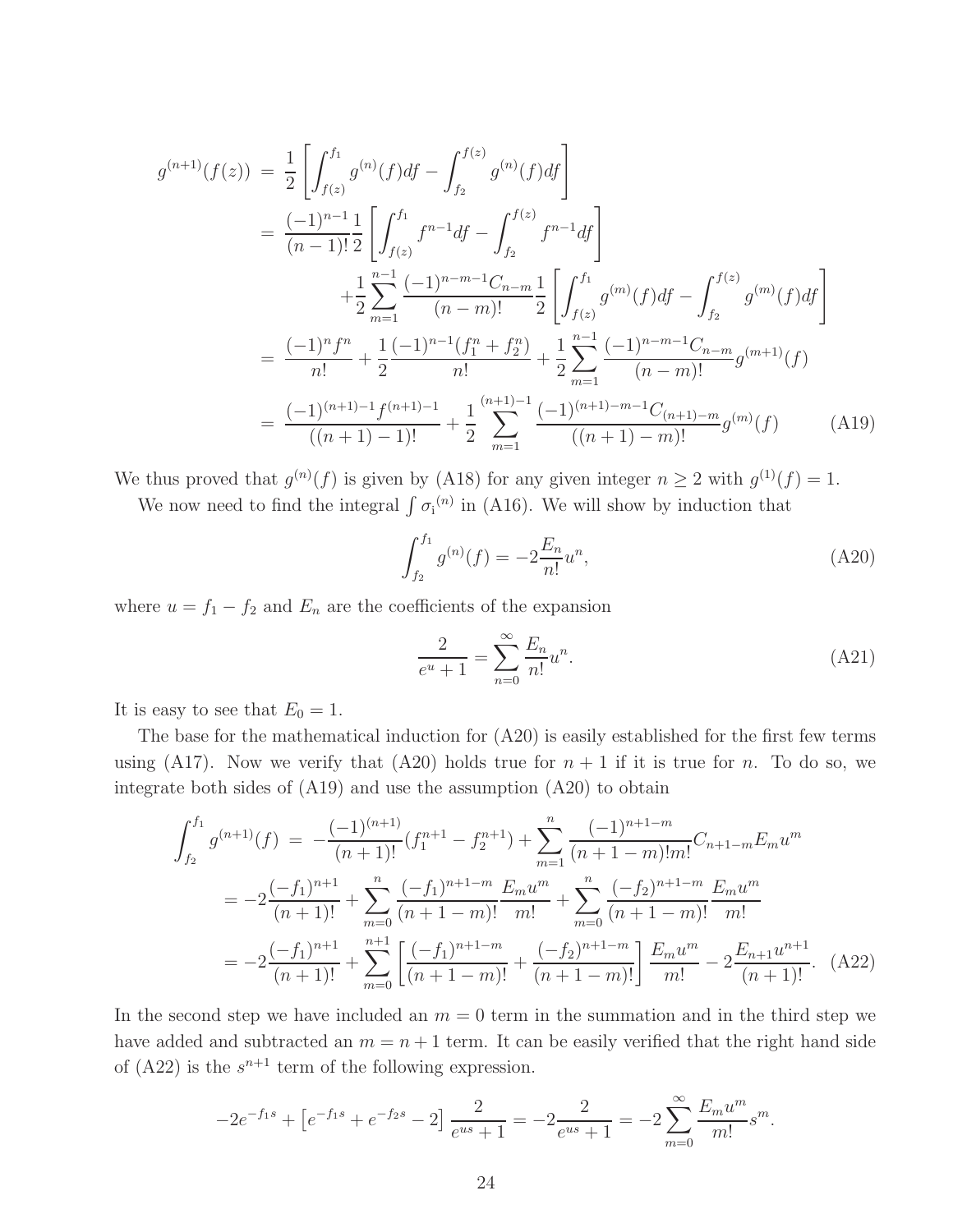This completes the proof.

Summing over all the terms, we have

$$
\sum_{n=1}^{\infty} \int_{f_2}^{f_1} g^{(n)}(f) = -2 \sum_{n=0}^{\infty} \frac{E_n u^n}{n!} + 2E_0 = 2 \left( 1 - \frac{2}{e^u + 1} \right) = \frac{2(\epsilon_1 - \epsilon_2)}{\epsilon_1 + \epsilon_2}
$$
(A23)

We note that the series converges for  $|u| = \ln \epsilon_0 / \epsilon_1 < \pi$ . This means that if one medium is water  $(\epsilon_{\rm o} \approx 80)$  then for the other material the dielectric constant  $\epsilon_1 > \epsilon_{\rm o} e^{-\pi} \approx 3.47$ . However, using techniques similar to Borel summation, one can show that the series can still be summed to the correct final formula for larger values of  $|u|$ .

Finally the induced surface charge density becomes

$$
\sigma_{\rm i}(\boldsymbol{\rho}) = \frac{q}{4\pi\epsilon_1} \frac{2(\epsilon_1 - \epsilon_2)}{\epsilon_1 + \epsilon_2} \frac{d}{|\boldsymbol{\rho} - d\,\hat{z}|^3},\tag{A24}
$$

which is identical to  $(27)$ . Thus, we have rigorously justified using the average dielectric constant  $(\epsilon_1 + \epsilon_2)/2$  at the boundary.

## Appendix B: EVALUATION OF Λ FOR SPHERES WITH SHARP BOUNDARIES

To compute  $\Lambda^j_{lm}(a_j, \mathbf{L}_{j \to k}),$  defined as

$$
\Lambda_{lm}^j(a_j, \mathbf{L}_{j \to k}) \equiv \int \frac{Y_{lm}^*(\frac{\tilde{\mathbf{r}}_j - \mathbf{L}_{j \to k}}{|\tilde{\mathbf{r}}_j - \mathbf{L}_{j \to k}|^l} \rho_j(\tilde{\mathbf{r}}_j) d\tilde{\mathbf{r}}_j ,
$$
\n(B1)

for the case of spheres with sharp boundaries, expand the charge density on sphere  $j$  as

$$
\rho_j(\tilde{\mathbf{r}}_j) = \delta(\tilde{r}_j - a_j) \sum_{l',m'} \sqrt{4\pi} \sigma_{l'm'}^j Y_{l'm'}(\hat{\tilde{r}}_j)
$$
(B2)

to find

$$
\Lambda_{lm}^{j}(a_j, \mathbf{L}_{j \to k}) = \sum_{l',m'} \sqrt{4\pi} \sigma_{l'm'}^{j} \int \frac{Y_{lm}^{*}(\frac{\tilde{\mathbf{r}}_j - \mathbf{L}_{j \to k}}{|\tilde{\mathbf{r}}_j - \mathbf{L}_{j \to k}|}) Y_{l'm'}(\hat{r}_j)}{\mathcal{L}_{j \to k}^{l+1}(1 + t^2 - 2t \cos \tilde{\theta}_j)^{(l+1)/2}} \delta(\tilde{r}_j - a_j) d\tilde{\mathbf{r}}_j ,\qquad (B3)
$$

where use has been made of the geometrical fact that  $|\tilde{\mathbf{r}}_j - \mathbf{L}_{j \to k}| = L_{j \to k} \sqrt{1 + t^2 - 2t \cos \tilde{\theta}_j}$  with  $t \equiv \tilde{r}_j/L_{j\to k}$ . The delta function renders the radial integration trivial:

$$
\Lambda_{lm}^j(a_j, \mathbf{L}_{j \to k}) = \sum_{l',m'} \sqrt{4\pi} a_j^2 \sigma_{l'm'}^j \int \frac{Y_{lm}^*(\vartheta, \varphi) Y_{l'm'}(\tilde{\theta}_j, \tilde{\phi}_j)}{L_{j \to k}^{l+1}(1 + t^2 - 2t \cos \tilde{\theta}_j)^{(l+1)/2}} d(\cos \tilde{\theta}_j) d\tilde{\phi}_j ,\qquad(B4)
$$

where  $\vartheta$  and  $\varphi$  are the polar variables of  $(\tilde{\mathbf{r}}_j - \mathbf{L}_{j\to k})/|\tilde{\mathbf{r}}_j - \mathbf{L}_{j\to k}|$  and  $t = a_j/L_{j\to k}$  now. All of the angular variables are measured with respect to a coordinate system whose  $z$  axis is parallel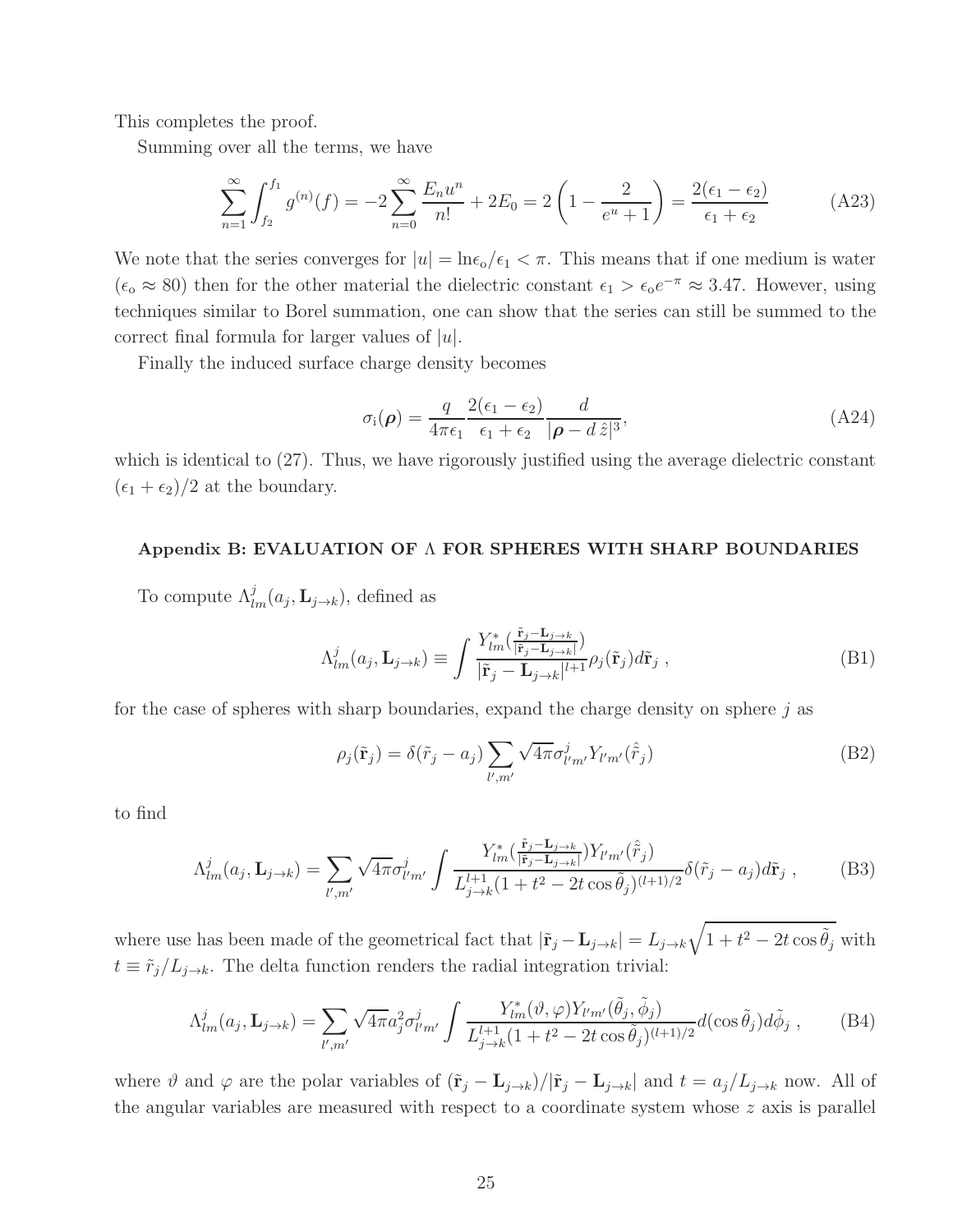to  $\mathbf{L}_{j\to k}$ . The angles  $\vartheta$  and  $\varphi$  must be expressed as functions of the integration variables  $\tilde{\theta}_j$  and  $\tilde{\phi}_j$ :

$$
\cos \vartheta = \frac{(t \cos \tilde{\theta}_j - 1)}{\sqrt{1 + t^2 - 2t \cos \tilde{\theta}_j}}
$$
(B5)

$$
\varphi = \tilde{\phi}_j \,. \tag{B6}
$$

Since the definition of the spherical harmonics is

$$
Y_{lm}(\theta,\phi) = \sqrt{\frac{(2l+1)(l-m)!}{4\pi(l+m)!}} P_{lm}(\cos\theta)e^{im\phi},
$$
 (B7)

Λ is

$$
\Lambda_{lm}^{j}(a_j, \mathbf{L}_{j \to k}) = \sum_{l',m'} \frac{\sqrt{4\pi} a_j^2 \sigma_{l'm'}^{j}}{L_{j \to k}^{l+1}} \left[ \frac{(2l+1)(l-m)!(2l'+1)(l'-m')!}{4\pi(l+m)!4\pi(l'+m')!} \right]^{1/2}
$$
(B8)

$$
\times \int \frac{P_{lm}(\frac{(t \cos \tilde{\theta}_j - 1)}{\sqrt{1 + t^2 - 2t \cos \tilde{\theta}_j}}) P_{l'm'}(\cos \tilde{\theta}_j)}{(1 + t^2 - 2t \cos \tilde{\theta}_j)^{(l+1)/2}} d(\cos \tilde{\theta}_j) d\tilde{\phi}_j.
$$
 (B9)

The integration over  $\tilde{\phi}_j$  produces  $2\pi\delta_{mm'}$ . The integration over  $\cos \tilde{\theta}_j$  is then the integral calcuated by Yu[23]. The final expression for  $\Lambda$  is

$$
\Lambda_{lm}^j(a_j, \mathbf{L}_{j \to k}) = \sum_{l'} \frac{Q_{l'm}^j t^{l'} (-1)^{l-m} (l+l')! \sqrt{2l+1}}{L_{j \to k}^{l+1} [4\pi (l+m)! (l'+m)! (l-m)! (l'-m)! (2l'+1)]^{1/2}},
$$
\n(B10)

where  $Q_l^j$  $\frac{j}{l'm} \equiv 4\pi a_j^2 \sigma_{l'}^j$  $^j_{l'm}\cdot$ 

- [1] A. Wallqvist and R. D. Mountain, Reviews in Computational Chemistry 13, 183 (1999).
- [2] W. L. Jorgensen and J. Tirado-Rives, Proc. Natl. Acad. Sci. U.S.A. 102, 6665 (2005).
- [3] B. Guillot, J. Mol. Liq. 101, 219 (2002).
- [4] J. Chen, C. L. Brooks III, J. Khandogin, Current Opinion in Structural Biology 18, 140 (2008).
- [5] B. H. Honig, W. L. Hubbell and R. F. Flewelling, Annu. Rev. Biophys. Biophys. Chem. 15, 163 (1986).
- [6] J. Tomasi and M. Persico, Chem. Rev. 94, 2027 (1994).
- [7] C. J. Cramer and D. G. Truhlar, Chem. Rev. 99, 2161 (1999).
- [8] D. Bashford and D. A. Case, Annu. Rev. Phys. Chem. 51, 129 (2000).
- [9] T. P. Doerr and Y.-K. Yu, Phys. Rev. E 373, 061902 (2006).
- [10] B. Bagchi, Chem. Rev. 105, 3197 (2005).
- [11] J. Schwinger, L. L. Deraad, K. A. Milton, W. Tsai and J. Norton, Classical Electrodynamics (Westview Press, 1998).